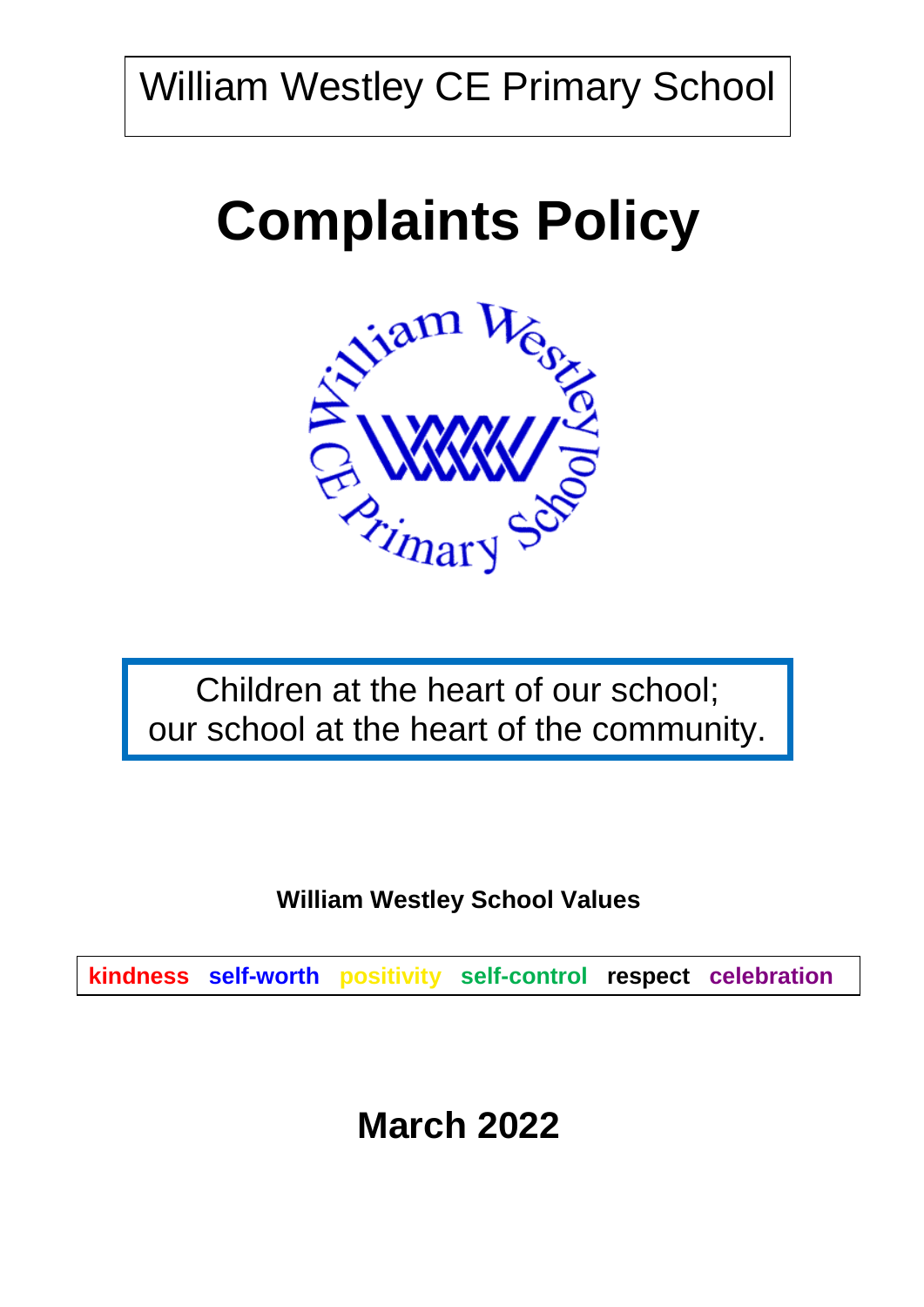## **William Westley CE Primary School**

### **Complaints Policy**

**Date of Full Implementation: 15th March 2022**

**Review date: 14th March 2023**

#### **1. Introduction**

1.1. The Governing Body is required by law (section 29 of the Education Act 2002) to establish procedures and publish those procedures for dealing with complaints relating tothe School, or to the provision of facilities or services (unless the issue is covered by other legislation – see APPENDIX 3). The Local Authority has no statutory authority to investigate William Westley CE Primary School Primary complaints and complaints must be directed to the School.

#### **2. The Difference Between a Concern and a Complaint**

- 2.1. A concern may be treated as an expression of worry or doubt over an issue considered tobe important, for which reassurances are sought.
- 2.2. The Governing Body uses the Local Government Ombudsman definition of what constitutes a complaint, which is:

'An expression of dissatisfaction about a service that requires a response.'

- 2.3. It is in everyone's interest that complaints are resolved at the earliest possible stage.
- 2.4. Many issues can be resolved informally, without the need to follow formal procedures.The School has procedures in place to take informal concerns seriously and to make every effort to resolve the matter as quickly as possible.
- 2.5. There will be occasions, however, when complainants want to raise their concerns formally. In those cases the formal Complaints Procedure will be followed as described in this document.

#### **3. Who Can Make a Complaint?**

- 3.1. Any person who has a legitimate interest in William Westley CE Primary School Primary may make a complaint. This will include pupils on roll at the School irrespective of their age, although normally a complaint froma pupil would come through a parent. People having legitimateinterest in the School includes members of the public.
- 3.2. Unless complaints are dealt with under separate statutory procedures as shown in APPENDIX 3, the School will use this Complaints Procedure (from Section 8).
- 3.3. Where a person is not able to make a complaint themselves, a friend or other family member may do so on their behalf, but that person does not become the complainant.The Governing Body will not accept complaints from legal representatives.
- 3.4. In accordance with administrative law principles, complainants will be given the opportunity to complete the Complaints Procedure in full, unless the School possesses clear evidence that the complainant meets the serial and unreasonable complaints criteriaas set out in the Managing Serial and Unreasonable Complaints Policy.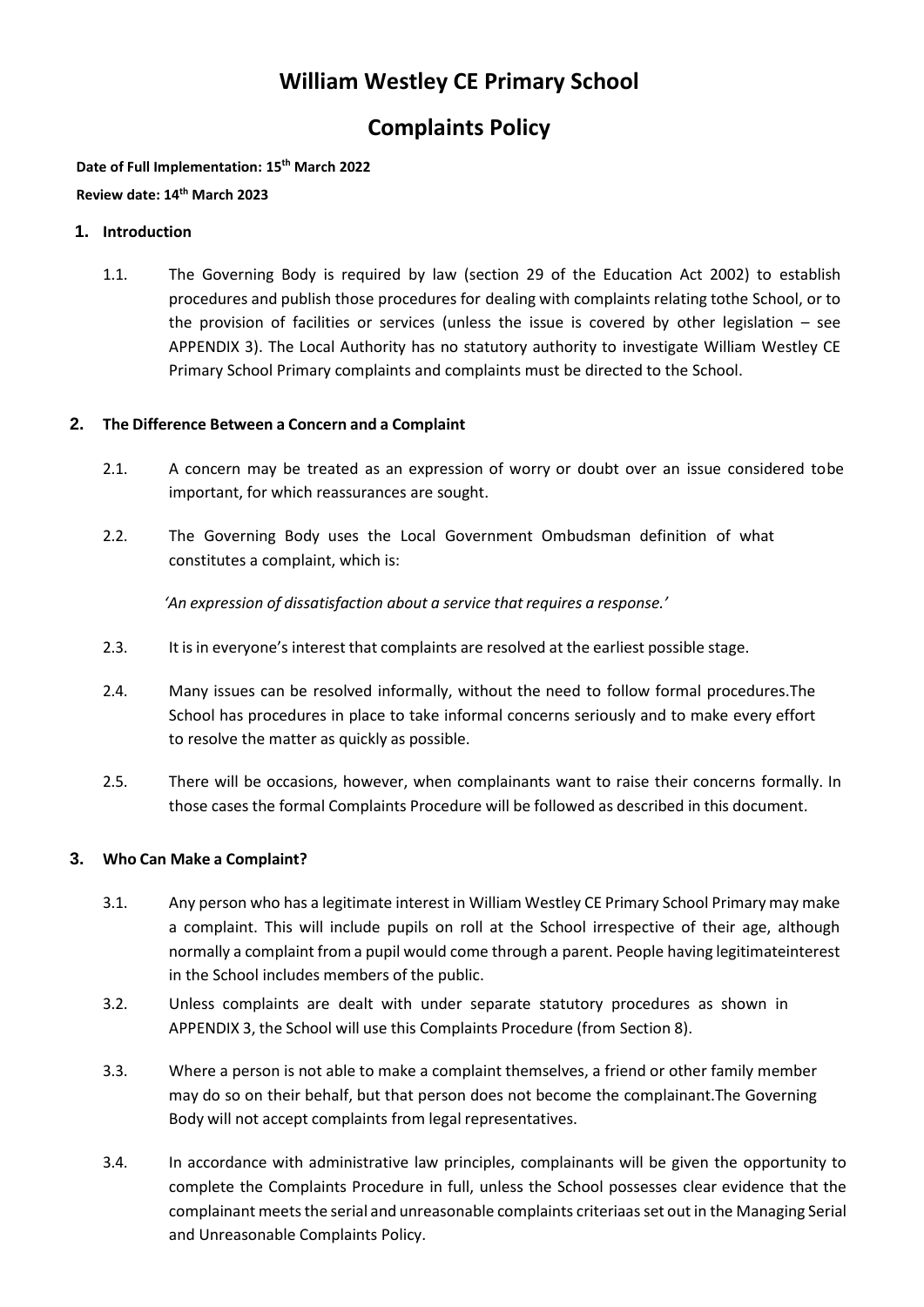- 3.5. Ifthatisthe case and the complainant contactsthe School again on the same issue ashas already been dealt with through the Complaints Policy and Procedure, the correspondence may then be viewed as 'serial' or 'unreasonable' and the School may choose not to respond.
- **3.6. The School will not mark a complainant as 'serial' before the complainant has completed the Complaints Procedure once. See APPENDIX 2 for more information.**
- 3.7. Anonymous complaints will not normally be investigated. However, the Head Teacher, orChair of Governors if appropriate, will determine whether the complaint warrants an investigation.
- 3.8. The Governing Body will ensure that any third-party providers have their own Complaints Procedures in place if they are using school premises to offer services.

#### **4. Purposes of the Complaints Procedure**

- 4.1. The purpose of the School's Complaints Procedure is to provide a comprehensive, open, transparent, fair and timely vehicle through which:
	- something that may have gone wrong can be identified, acknowledged and, where necessary, put right;
	- an apology may be made where appropriate;
	- the School and its Senior Leadership Team can, where appropriate, learn from theprocess, making it less likely that a similar complaint will be brought in the future.
- 4.2. A written record will be kept of all complaints along with details of how they were resolved following a formal investigation or progression to a Governors' Review Panel hearing.

#### **5. Publicising the Complaints Policy and Procedure**

- 5.1. The School will publicise the Complaints Policy and Procedure by:
	- including the Complaints Policy and Procedure, and Complaint Forms, on theSchool's website where it is easily accessible;
	- having copies of the Complaints Procedure and the Complaint Forms available fromthe School Office. These will be easily accessible without a potential complainant being asked the reason why they are being requested.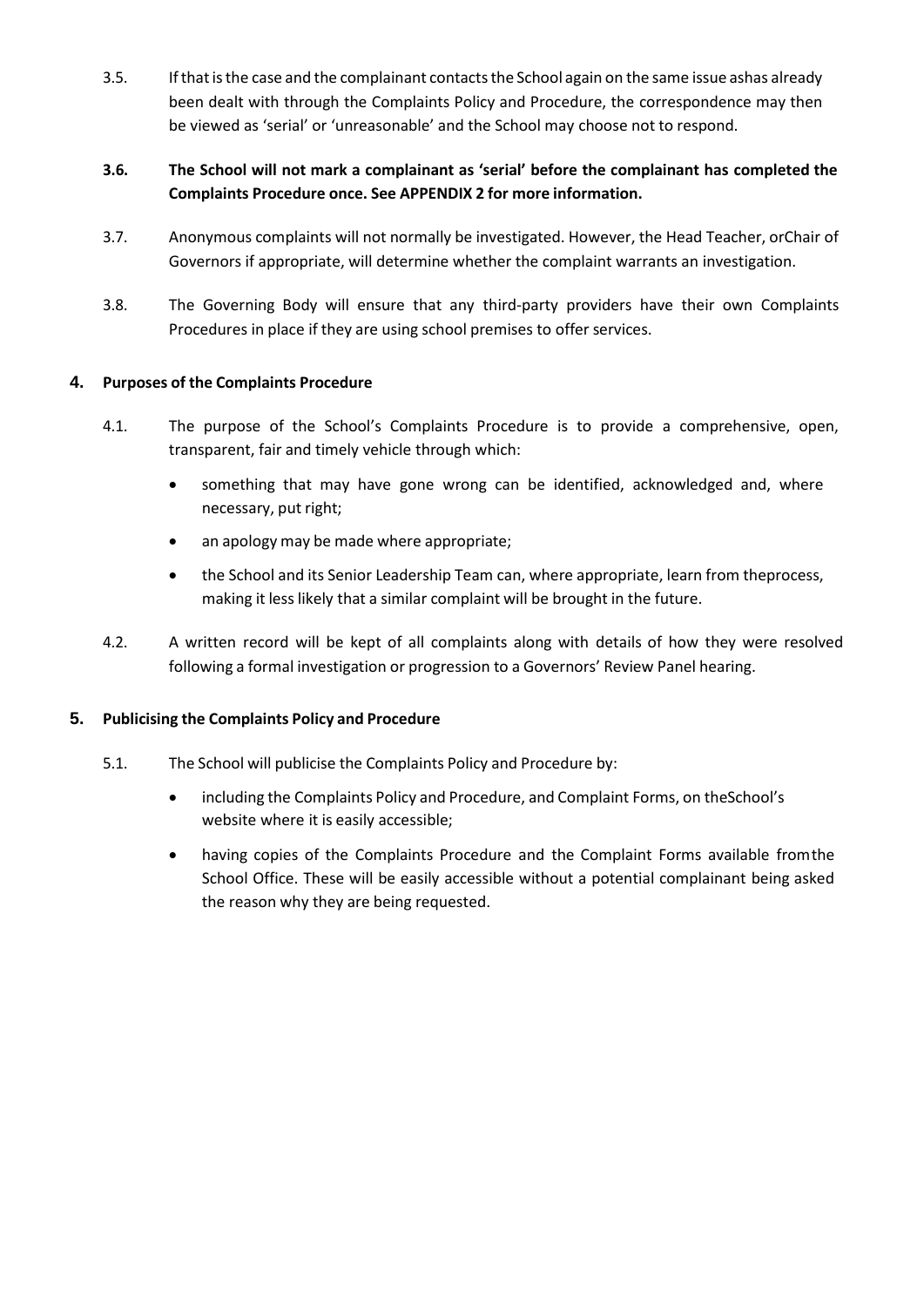#### **6. Timescales for Complaints**

- 6.1. The School will aim to consider complaints as quickly and as efficiently as possible andany deviation from the published procedure will be recorded and communicated to the complainant.
- 6.2. The Governing Body has accepted the view of the Department for Education (DfE) that a complainant should normally be expected to lodge their complaint **within 90 (ninety) calendar days of the event being complained about.** The 90 calendar day limit has been established because investigation is more difficult after a period of time; memories may not be as clear as they would have been earlier, records may not be as readily available and witnesses may no longer be employed at the School. A delay in making a complaint may also disadvantage any person who is the subject of it, making it more challenging for them to defend themselves for the same reasons.
- 6.3. In exceptional circumstances, the Chair of Governors, acting on behalf of the Governing Body, will consider complaints submitted outside this timeframe. In such instances the complainant will need to offer an explanation as to why there has been a delay in makinga complaint. Any decision made in this respect will aim to be lawful, rational, reasonable,fair and proportionate. It isfor the School to decide what exceptional circumstances are.
- 6.4. Where a number of complaints are made in one letter of complaint, some of which lie outside the timeframe, the Chair of Governors will determine which complaints can be considered, taking account oftheir relevance to the substantive complaint or complaintsmade within the timescale.
- 6.5. If the complaint is received outside term time, the timings for managing the complaint willstart on the first school day after the holiday period.
- 6.6. Where it is clear that published timescales cannot be met, new time limits will be set andthe complainant will be sent details of the new deadline and an explanation for the delay.
- 6.7. If other bodies are investigating aspects of the complaint, for example the police or LocalAuthority safeguarding teams or tribunals, there may be an impact on the School's abilityto adhere to timescales, or the School's Complaints Procedure may have to be suspended until those investigations are complete.
- 6.8. If a complainant commences legal action in relation to their complaint, the Complaints Procedure may have to be suspended until those proceedings have concluded.
- 6.9. Timescalesfor the School's Complaints Process are confirmed and summarised in APPENDIX 1.

#### **7. Review of this Policy**

- 7.1. This policy will be reviewed by the Resources Committee, usually every two years.
- 7.2. A review might be required earlier in the following circumstances:
	- to take account of any changes to legislation or to reflect new local authority orgovernment guidance;
	- in the light of any recommendations from the Chair of Governors or a Review Panelarising from consideration of a complaint.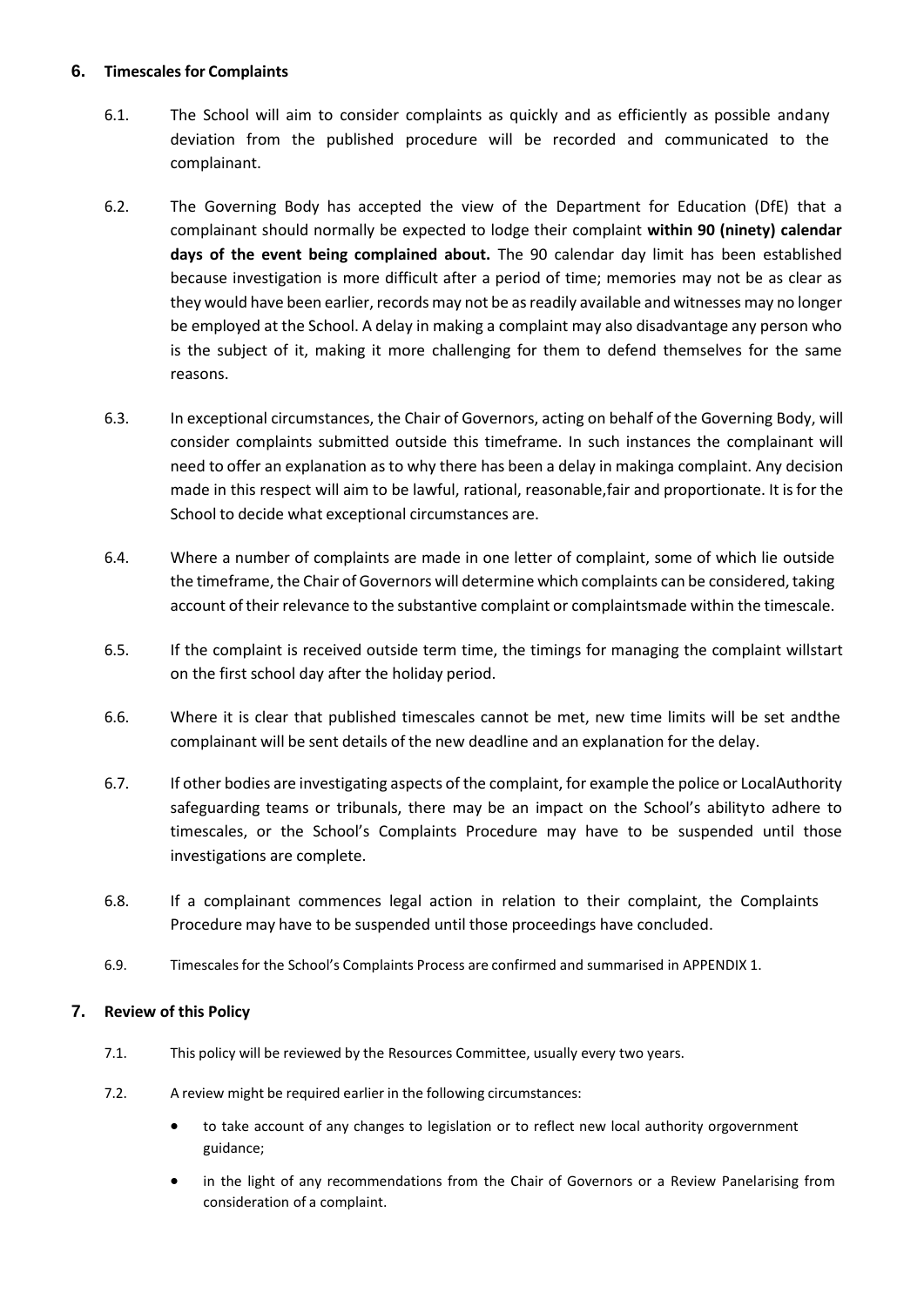#### **8. Preliminary Stage – Dealing with Concerns Informally for Parents/Carers**

- 8.1. Before the formal processes are invoked, every effort should be made to resolve matters informally. This is in line with Department for Education guidance.
- 8.2. The Governing Body will make the Complaints Policy easily accessible to parents both onthe School website and from the School Office, so they can be aware of how they can raise a concern through the policy.
- 8.3. An informal concern can be raised in person, in writing or by telephone. The School will aim to acknowledge an informal concern or complaint within **2 (two) school days** and willaim to resolve the informal concern or complaint within **10 (ten) school days,** whenever possible.
- 8.4. Some issues are likely to be best resolved through discussion with the class teacher, below the level of the Senior Leadership Team. In some cases, though, a person may feel the need to escalate the matter to someone in the Senior Leadership Team or to theHead Teacher.
- 8.5. Initially school staff below the level of Head Teacher will seek to resolve matters throughthe provision of information and clarification. Where it is clear that there is a significant level of challenge, staff will refer the matter to the Head Teacher as a cause for concern.The Head Teacher will then seek to resolve the matter through discussion with those expressing concerns.
- 8.6. Whether attempts to resolve concerns at an informal stage are by telephone conversationor through meetings, school staff will take a note of any agreed action points and will summarise these at the end of the conversation. The agreed action points will be circulated promptly to those involved in the discussion if that was agreed at the meeting.
- **8.7. The formal Complaints Procedure will not normally be accessed unless the Head Teacher has first been given the opportunity to discuss the matter with the complainant either by telephone or, preferably, in person.**
- 8.8. Where the Head Teacher is unable to resolve matters through discussion, the parent/carer will be asked if they wish to make a formal complaint to the Head Teacher.
- 8.9. This complaint should be made in writing using the formal Complaint Form in APPENDIX7 at the end of this document and available on the School website or from the School Office.

#### **9. Part 1 – Making a Formal Complaint to the Head Teacher**

#### **9.1. The Procedure**

9.1.1. The procedure for making a formal complaint requires a complainant to complete, and to submit, a Complaint Form (see APPENDIX 7) and to do so within **90 (ninety) calendar days** of the issue occurring about which they are complaining. If the complaint is receivedoutside term time, the timings for managing the complaint will start on the first school dayafter the holiday period.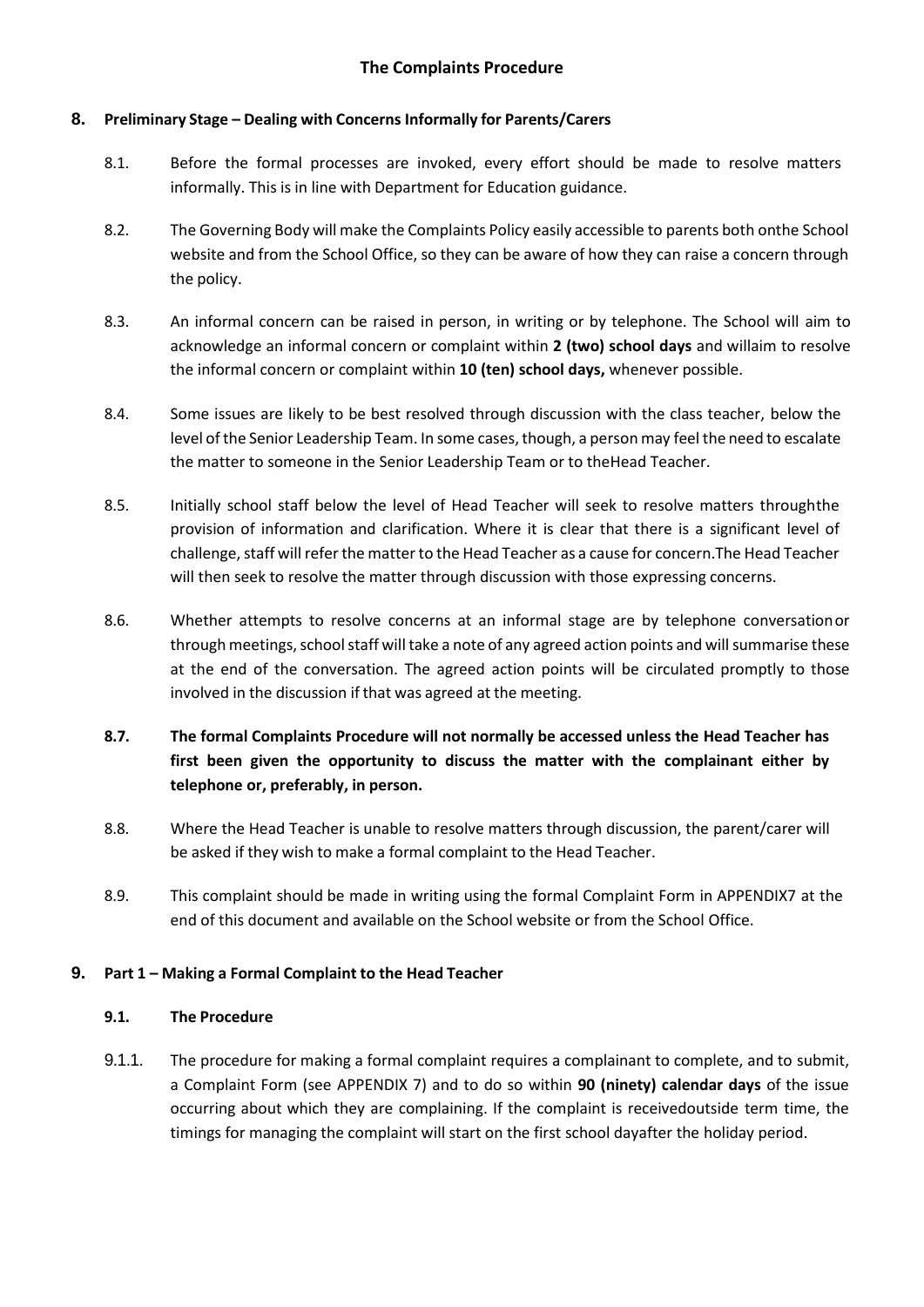- 9.1.2. The Head Teacher will record the date the complaint is received and acknowledge receiptof the Complaint Form in writing within **3 (three) school days** and investigate the matter so that the complainant receives a formal written response within **10 (ten) school days**.
- 9.1.3. The complainant should not share the complaint with any governors. A detailed knowledge of the complaint will preclude governors from serving on the Governors' Review Panel (in Part 3 of this procedure, Section 11) if the complaint is not resolved bythe Head Teacher or by the Chair of Governors (in Part 2 of this procedure, Section 10).Governors receiving a complaint in this way should immediately refer it back to the HeadTeacher without considering the content.
- 9.1.4. On occasion, the complaint may be too complex to investigate within the given timescaleand in these circumstances the Head Teacher will write to the complainant explaining why it is not possible to work within the timescales laid down and to advise when a response will be issued.
- 9.1.5. The Head Teacher may delegate the investigation of the complaint to a member of the Senior Leadership Team (who is then the Investigator, see APPENDIX 6), but the HeadTeacher will not delegate the decision to be taken. Upon delegation, the Head Teacher will be the Complaint Coordinator (see APPENDIX 6).
- 9.1.6. If the complaint is against the Head Teacher, the Complaint Form should be sent directlyto the Chair of Governors, via the School Office**.** The procedures set out in Part 2 of this process (see Section 10) will then apply.

#### **9.2. Expected Outcomes**

- 9.2.1. The actions that the School may take to put matters right may involve one or more of the following:
	- a review of policy or procedure;
	- changes to routines;
	- action to remedy a health and safety concern;
	- restorative work involving a pupil and a member of staff;
	- risk assessment to determine the likelihood of similar problems recurring;
	- an apology or admission that the situation could have been handled differently orbetter;
	- action towards a member of staff (on the occasions that this is of a disciplinary nature, no further information will be shared, as this is a matter of employment contract law for employees and a straightforward matter of privacy for volunteers);
	- a decision that no action is necessary or justified with a full explanation.
- 9.2.2. The Governing Body will not normally award financial compensation unless required to doso by virtue of legislation.

#### **9.3. The Complaint Form**

9.3.1. A complainant who has first discussed the issue informally with the Head Teacher or witha member of the Senior Leadership Team (see Paragraph 8.4) may make a formal complaint and to do so they must use the Complaint Form (APPENDIX 7). The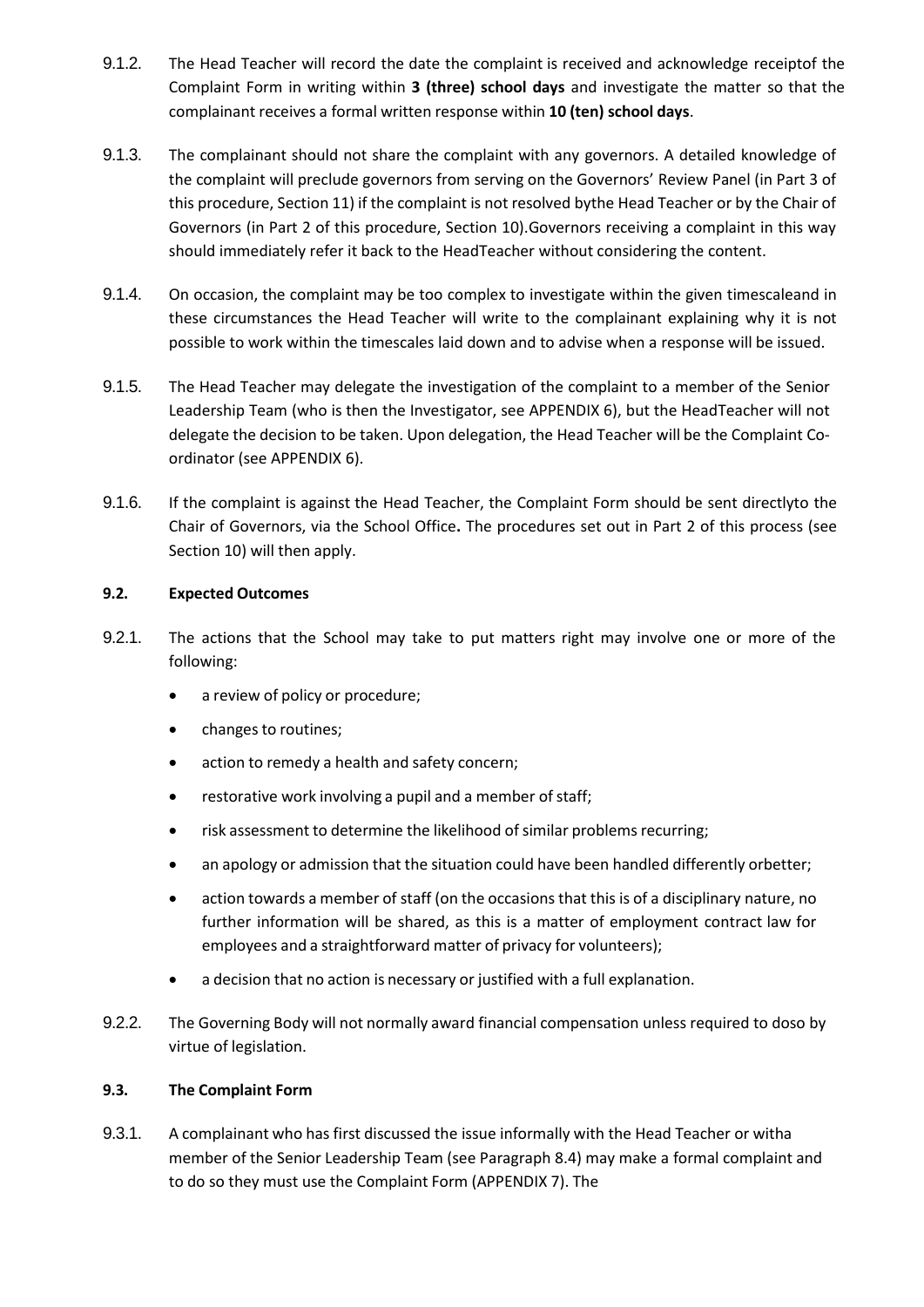complainant is asked to be brief and clear about the issue and to state what would, forthem, provide a reasonable and acceptable resolution to the complaint.

9.3.2. Unlessthere are exceptional circumstances, the Complaint Form should be submitted **within 90 (ninety) calendar days** of the issue causing complaint.

#### **9.4. Arranging Help for the Complainant to Articulate Concerns and UnderstandProcedure**

- 9.4.1. The Governing Body is aware of its obligations under the Equality Act 2010 and understands that a complainant may have communication preferences due to disability,learning difficulties or difficulties using English. In such circumstances the complainant will be appropriately supported to make their complaint or alternative arrangements willbe made and alternative methods of contact will be accepted.
- 9.4.2. If a complainant wishes to seek help in explaining the issue and/or with completing the Complaint Form, then support may be available from one of the following sources.
	- **From School Staff**:- The Governing Body accepts that a member of the school staffmay provide support unless the Head Teacher agrees that there is good reason whythey should not do so. This support does not extend to support with the basis of the complaint per se, rather it is restricted to advice on how best to present the information.
	- **From External Sources**:- A complainant may, if they wish, seek support from anyperson who is not a member of staff, including legal support or from statutory and charitable organisations. A complainant may nominate a person to issue, and to receive, correspondence on their behalf. The School will request consent from thecomplainant before disclosing information to a third party.
- 9.4.3. Whilst the School acknowledges that, on rare occasions, parents may wish to contact solicitors, the School will not accept a complaint from a legal representative. The Schoolwill not use legal representation within the complaint resolution process, nor will the parents' legal representative be permitted to attend relevant meetings.
- 9.4.4. If the complainant contacts the Local Authority, they will be directed to the School's Complaints Policy and Procedure on the School's website. The Local Authority has no statutory powers of intervention in school complaints.

#### **10. Part 2 – Referring a Formal Complaint to the Chair of Governors**

- 10.1. Where the complainant considers that the Head Teacher's formal written response from Part 1 of this procedure (Section 9) does not resolve the complaint, the complainant may ask the Chair of Governors to reconsider the Head Teacher's response. This request must be made within **10 (ten) school days** of the Head Teacher's response being issuedto the complainant.
- 10.2. If the complaint is about the Head Teacher, then the Complaint Form (APPENDIX 7) willbe submitted directly to the Chair of Governors. Unless the complaint is about the Head Teacher, the Chair of Governors will not consider a complaint before the Head Teacher has had the opportunity to seek to resolve the matter first (see Part 1 of this procedure, Section 9).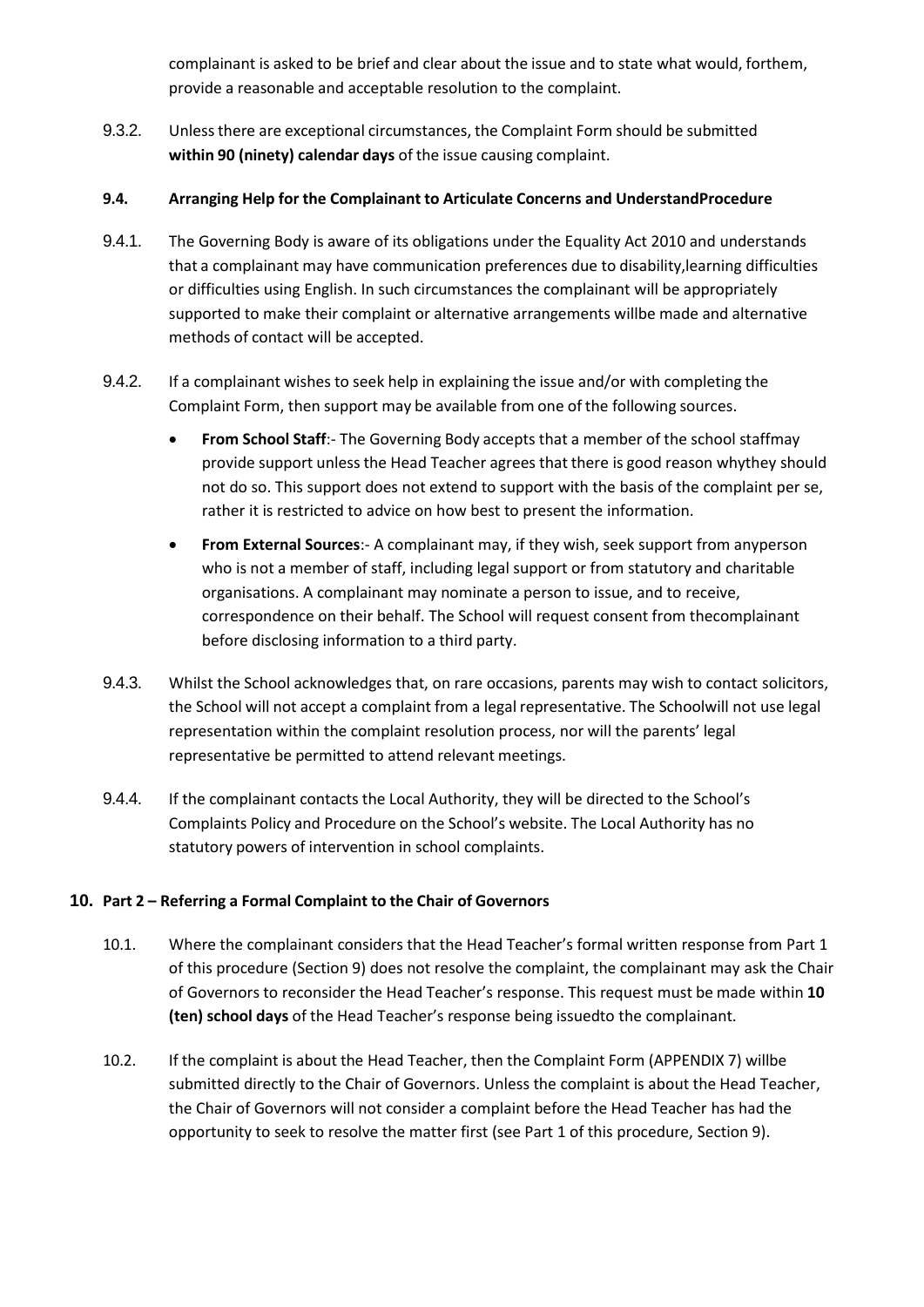10.3. If the complaint is about the Chair of Governors, the entire Governing Body or an individual Governor, then the Complaint Form should be sent to the Clerk to the Governing Body (see paragraph 10.7).

#### **10.4. The Procedure**

- 10.4.1. If emailing the complaint, the complainant should only use the official email address for the Chair of Governors, available from the School Office and from the top of this policy, and not use their personal email address. In the subject field of the email, the complainant should write, 'FORMAL COMPLAINT'. If delivering or posting a letter, the complainant must address it to the Chair of Governors at the school address and should write 'FORMAL COMPLAINT' on the envelope. This will ensure that the complaint is dealtwith promptly and will enable the School to comply with the timescales set out in the policy.
- 10.4.2. The complainant should not share the complaint with other governors. A detailed knowledge of the complaint will preclude governors from serving on the Governors' Review Panel (in Part 3 of this procedure, Section 11) if the complaint is not resolved by the Chair. Governors receiving a complaint in this way should immediately refer it back tothe Chair without considering the content.
- 10.4.3. The Chair of Governors will acknowledge the Complaint Form in writing within **3 (three) school days** of receiving it personally and investigate the matter so that the complainantreceives a response within **10 (ten) school days**.
- 10.4.4. On rare occasions, the complaint may be too complex to investigate within this timescaleand in these circumstances the Chair will write to the complainant explaining why it is notpossible to work within the timescales laid down and to advise when a response will be issued.
- 10.4.5. The Chair may delegate the investigation, or part of it, to another governor, who would then be the Investigator (see APPENDIX 6). The Chair will delegate the co-ordination ofthe complaint to the Clerk to the Governors (see Paragraph 10.6). The Chair will not delegate the decision.
- 10.4.6. As part of the investigation, the Chair will make early contact with the complainant and either propose a meeting or a substantial telephone call to consider the issues raised. If telephoning, the Chair should determine whether it is necessary to withhold any number that is not the School's telephone number. The Chair may request that another person ispresent to take notes of the meeting.
- 10.4.7. The focus of this conversation should be to:
	- consider any gaps on the Complaint Form;
	- consider any aspects of the complaint where additional clarification is required;
	- consider the extent to which any evidence is available that has not been mentionedon the Complaint Form;
	- establish the complainant's view asto witnesses who might need to be interviewed;
	- establish what would provide an acceptable resolution to the complaint for the complainant;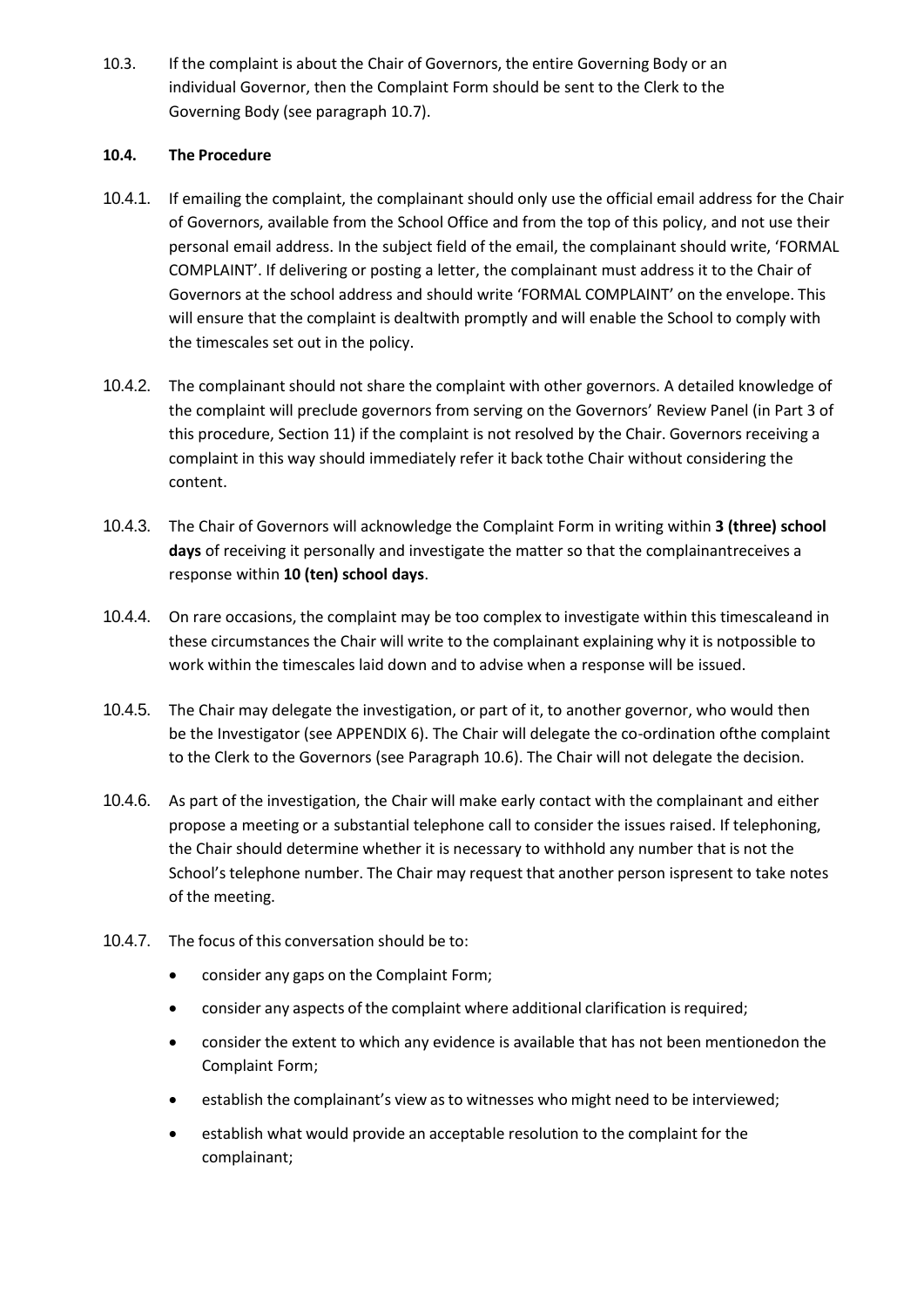- establish whether there is any pressing reason for the matter to be investigated morequickly than the published timescale allows for;
- discuss with the complainant whether there is anything that might help resolve matters outside the Complaints Procedure, for example, alternative dispute resolutionmethods.
- 10.4.8. Complainants must not covertly record any conversations about complaints and they must make sure they obtain informed consent from all parties present before recording conversations or meetings.
- 10.4.9. The key elements of the Chair's investigation are likely to include:
	- achievement of a shared understanding with the complainant of the nature of the complaint and of what it is that remains unresolved after Part 1 of the procedure;
	- **•** establishing what has happened and who was involved;
	- interviews and/or written statements from those adults and children whose information and views, in the opinion of the Chair of Governors, need to be taken intoaccount; although the final decision of whom to interview rests with the Chair, it is expected that the voice of affected children will be appropriately heard and be given sufficient weight;
	- sensitivity and thoroughness when conducting interviews;
	- a detailed report that will provide a clear record that will be helpful for any subsequent review;
	- a clear analysis of the information and conclusions reached;
	- an authoritative outcome that is based on the evidence and does not merely state acceptance of evidence;
	- recommendations to resolve the complaint.
- 10.4.10. The conclusions and the reasons for decision-making should be communicated in writing,in an Outcome Report, to the complainant and any relevant person complained about.

#### **10.5. Expected Outcomes**

- 10.5.1. The Chair will report in writing (the Outcome Report) on the extent to which s/he considers the complaint is fully, or in part:
	- **Substantiated** i.e. where there is sufficient evidence to uphold the complaint;
	- **Malicious** i.e. where it is proved that the complainant has no case and where, also, there is evidence that the complainant deliberately tried to deceive the School, made the complaint as part of a deliberate attempt to cause distress or otherwise acted withmalice;
	- False i.e. where there is sufficient evidence to prove that there was not legitimatebasis to the complaint, or
	- **Unsubstantiated** i.e. where there is insufficient evidence to reach a conclusion.
- 10.5.2. There are two possible outcomes from a complaint. These are:
	- actions to be taken by the School to put matters right, which might include one ormore of the following: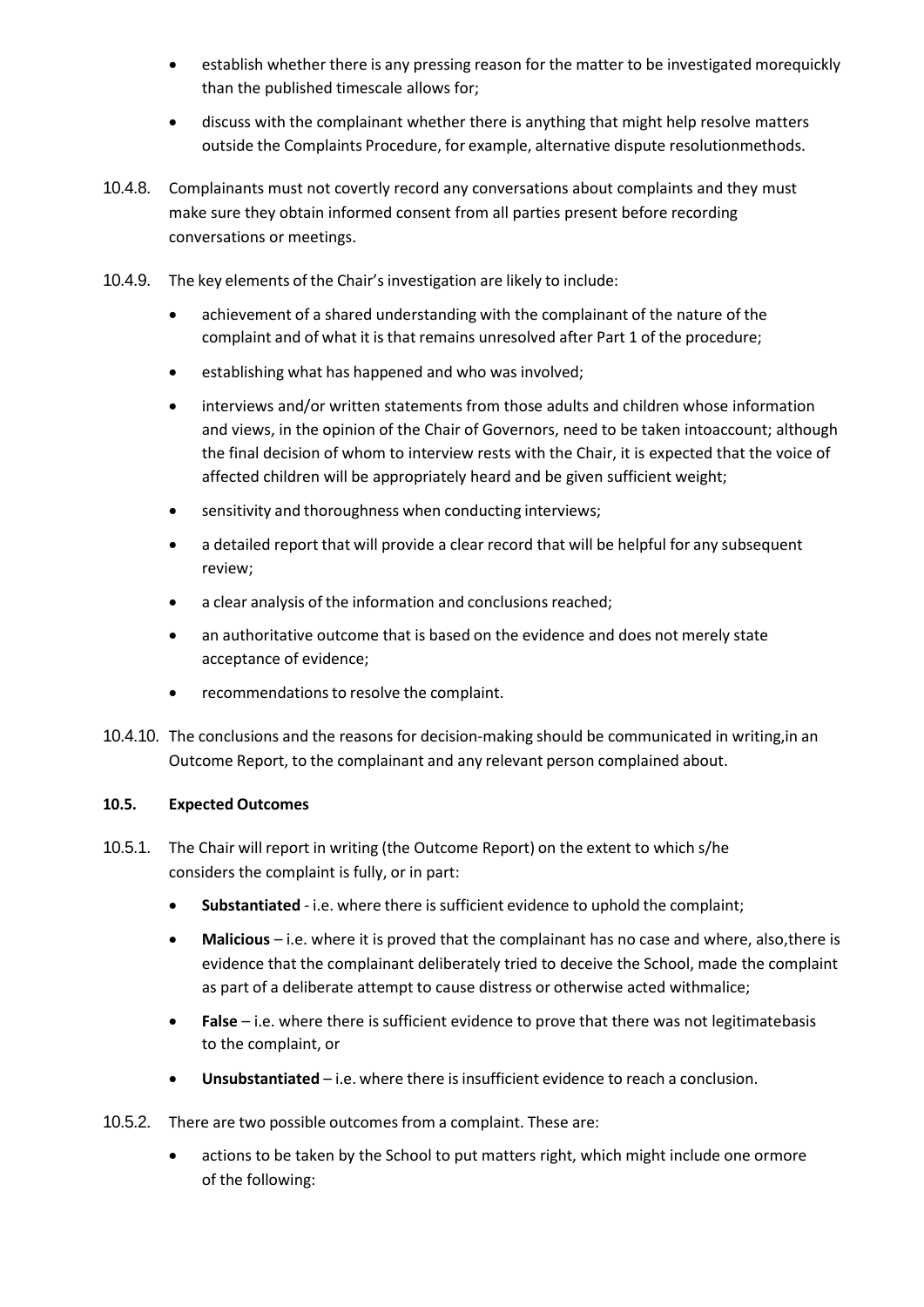- o a review of policy or procedure;
- o changes to routines;
- o action to remedy a health and safety concern;
- o restorative work involving a pupil and a member of staff;
- o risk assessment to determine the likelihood ofsimilar problems recurring;
- o an apology;
- $\circ$  action towards a member of staff (on the rare occasions that this is of a disciplinary nature, no further information can be shared as this is a matter of employment contract law for employees and a straightforward matter of privacyfor volunteers);
- a decision with a full explanation, that no action is necessary or justified.
- 10.5.3. The Governing Body will not normally award financial compensation unless required to doso by virtue of legislation.
- 10.5.4. The Head Teacher will ensure that correspondence statements and records relating to individual complaints are stored confidentially.
- 10.5.5. Complaint documentation does not form part of the child's educational record.
- 10.5.6. The Outcome Report response from the Chair of Governors represents the conclusion ofthe Chair's consideration of the complaint. Neither the Chair nor any member of staff should respond to the complainant about the complaint after this point. The Clerk shouldthereafter handle all correspondence. The complainant will be advised in the Outcome Report that the matter is closed except for the possibility of a review by a Governors' Review Panel (see Part 3, Section 11).

#### **10.6. Role of the Clerk to the Governors as Complaint Co-ordinator**

- 10.6.1. The Chair of Governors will appoint the Clerk to the Governing Body to:
	- act in a 'progress chasing' role to track the complaint and to ensure that timescalesset out within the policy are being adhered to wherever possible;
	- ensure that the complainant is kept up to date, including where timescales have notbeen met and the reasons why;
	- receive any concerns that the complainant might have and advise the GoverningBody about the operation of the process;
	- inform the Governing Body of any shortcomings in the delivery of its Complaints Procedure, both during the process and subsequently;
	- arrange for the outcome of the investigation to be communicated to all parties (the complainant and, where relevant, the person complained about) **so they receive it atthe same time**, in the form of an email or letter from the Chair of Governors;
	- ensure that a written record of the complaint is kept, along with details on whether itis resolved following the formal procedure or whether it progresses to a panel hearing.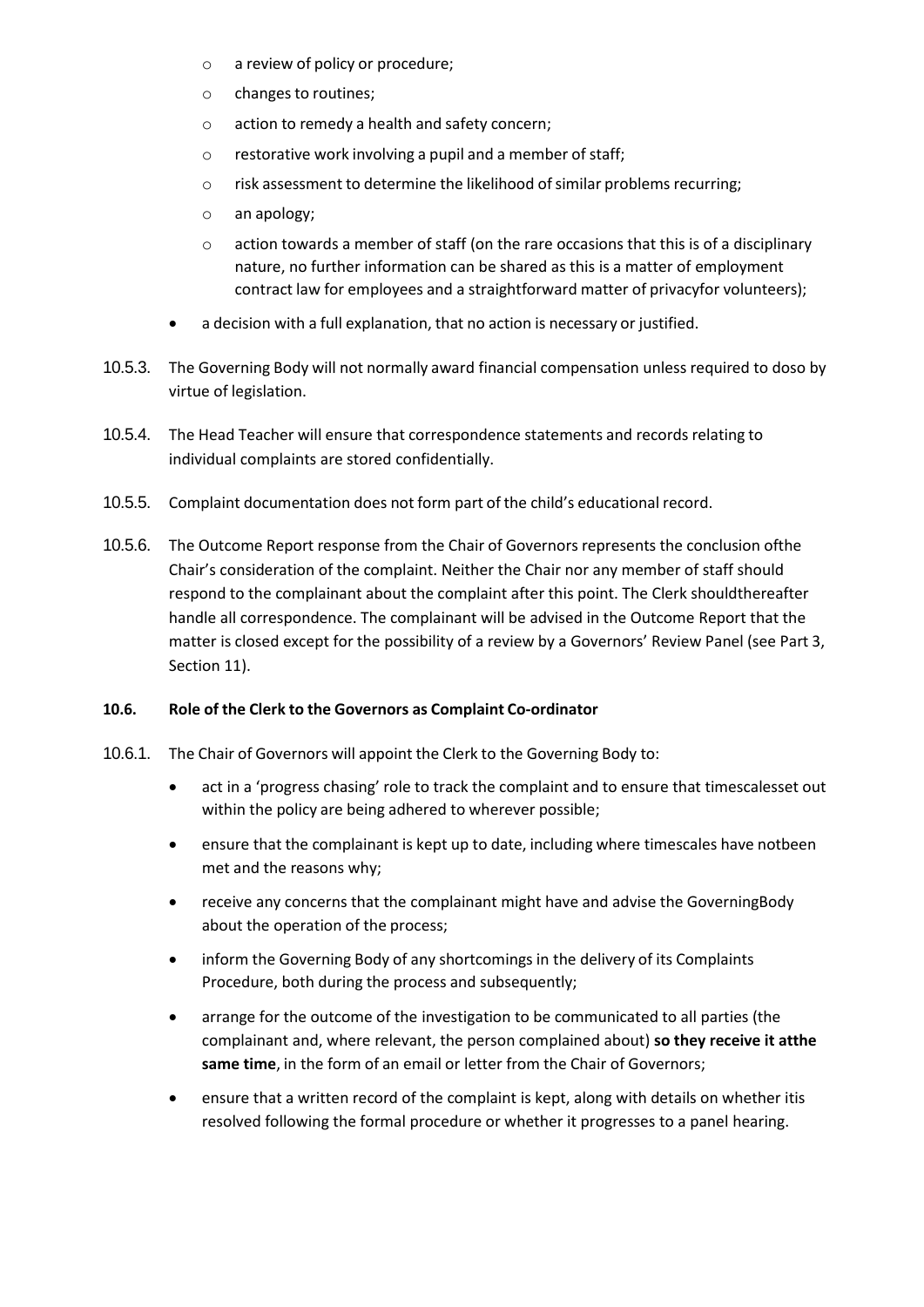#### **10.7. Complaints about Governors**

- 10.7.1. If the complaint is against the Chair of Governors or an individual governor, the complaintshould be addressed to the Clerk to the Governing Body (contact details from the SchoolOffice and at the top of this policy), who will arrange for the complaint to be investigated by the Vice Chair or another member of the Governing Body, and then a panel of members of the Governing Body if it progresses to the next stage (Part 3 of this procedure, Section 11).
- 10.7.2. If the complaint is against the entire Governing Body or is a complaint involving both the Chair of Governors and the Vice Chair, it should be sent to the Clerk, who will determine the most appropriate course of action. This will depend on the nature of the complaint andmay involve sourcing an independent Investigator to complete the investigation and co- opted governors from other schools to hear any complaint that may progress to the next stage, the Governors' Review Panel in Part 3.

#### **11. Part 3 – Referring a Formal Complaint to a Governors' Review Panel**

#### **11.1. The Procedure**

- 11.1.1. Where the complainant considers that the Chair of Governors' written Outcome Report response does not resolve the complaint, the complainant may ask the Clerk to convenea Panel of Governors who have had no prior involvement with the complaint (or the issues which led to the complaint) to **review the Chair's response**.
- 11.1.2. The complainant must complete, and submit to the Clerk, a Complaint Review Request Form (see APPENDIX 8). This should be done within **10 (ten) school days** of the date ofissue of the Outcome Report response giving the decision on the complaint at the end of Part 2 of this procedure. The Complaint Review Request Form is structured in a way that helps ensure that the reasons for requesting a review can be readily understood, and thatcontact information isrecorded and available to those who might need it.
- 11.1.3. If emailing, the complainant should take care to ensure that s/he has the official email address for the Clerk, which is shown at the top of this policy and is also available from the School Office. In the subject field of the email, the complainant should write, 'COMPLAINT REVIEW REQUEST'. If delivering or posting a letter, the complainant must address it to the Clerk at the school address and write 'COMPLAINT REVIEW REQUEST'on the envelope. The Clerk should record the date the request for review is received and acknowledge the request for review within **3 (three) school days**.
- 11.1.4. If the complainant requires assistance in articulating the need for a review, then support may be provided by those identified as able to offer help in Part 2 of this procedure (see Paragraph 9.4.2). Again, it is not for those supporting the complainant to comment on themerits or otherwise of review, but rather to help the complainant articulate their position tothe Governors' Review Panel through the Complaint Review Request Form (APPENDIX 8).
- 11.1.5. The Clerk to the Governors will act asthe Complaints Co-ordinator (see APPENDIX 6).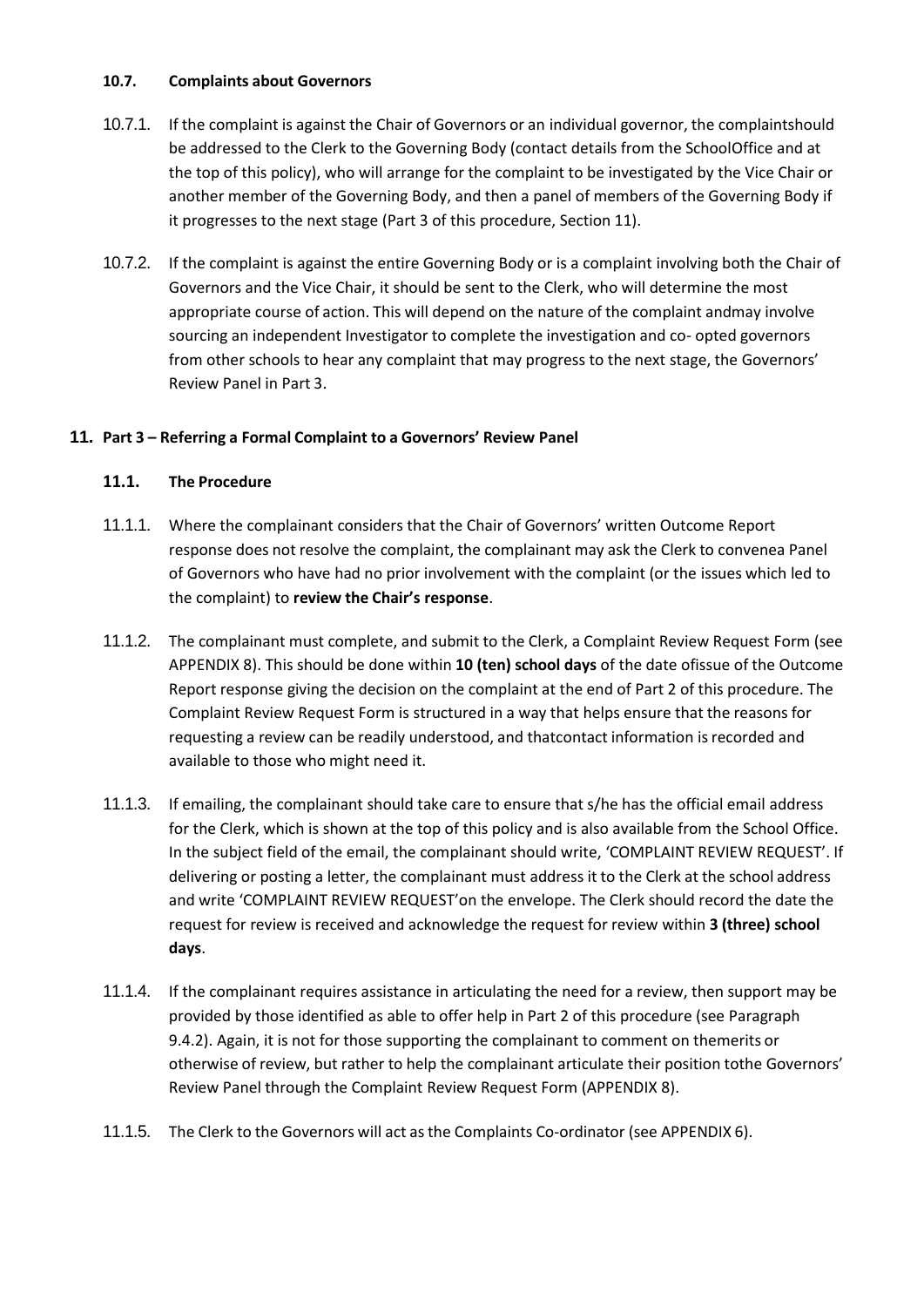- 11.1.6. The Governors' Review Panel will not consider requests for review outside the **10 (ten) school days** timeframe (see 11.1.2) unless there are exceptional circumstances. Thesemight include:
	- the reasons for a review not being known to the complainant within **10 (ten) schooldays**;
	- the complainant needing to delay making their request for review because they needed the time to collect evidence that could not have been gathered during the **10(ten) school days**  after the date of issue of the Chair's Outcome Report (at the end of Part 2 of this procedure);
	- the complainant not having been able to request a review within **10 (ten) schooldays** because of being abroad or being incapacitated.
- 11.1.7. The review will be based on the information supplied in the Complaint Review RequestForm, and will usually consider the following:
	- the complainant's view that not all aspects of the complaint have been addressed;
	- the complainant's view that not all available evidence has been considered;
	- the complainant's view that not all relevant witnesses have been interviewed;
	- the complainant's view that the decision has not been adequately justified in the Chair's Outcome Report;
	- the complainant's view that the decision has not been adequately explained.
- 11.1.8. The Governors' Review Panel will not review any new complaints at this stage. New complaints must be dealt with from the Informal Stage (Section 8) if applicable, or Part 1(Section 9) of the Complaints Procedure.
- 11.1.9. The review cannot be used to consider cases where the complaint was not dealt with in accordance with published timescales. That would require a fresh complaint to be made.
- 11.1.10. The Governors' Review Panel can consider the review on the basis of written representations only, but the complainant must be able to attend the hearing if they sowish. In the event of such a face-to-face hearing, a suggested agenda for the review meeting is set out in APPENDIX 5.
- 11.1.11. If the complainant wishes to attend the meeting, they may bring someone along to provide support but not to represent them. Neither party should have legal representation. Representatives from the media will not be permitted to attend.
- 11.1.12. The Clerk will confirm and notify the complainant of the date, time and venue of the meeting.
- 11.1.13. Any written material relating to the complaint, will be circulated to all parties at least **5(five) school days** before the meeting. The review panel will not normally accept, asevidence, recordings of conversations that were obtained covertly and without the informed consent of all parties being recorded.
- 11.1.14. The meeting will be held in private.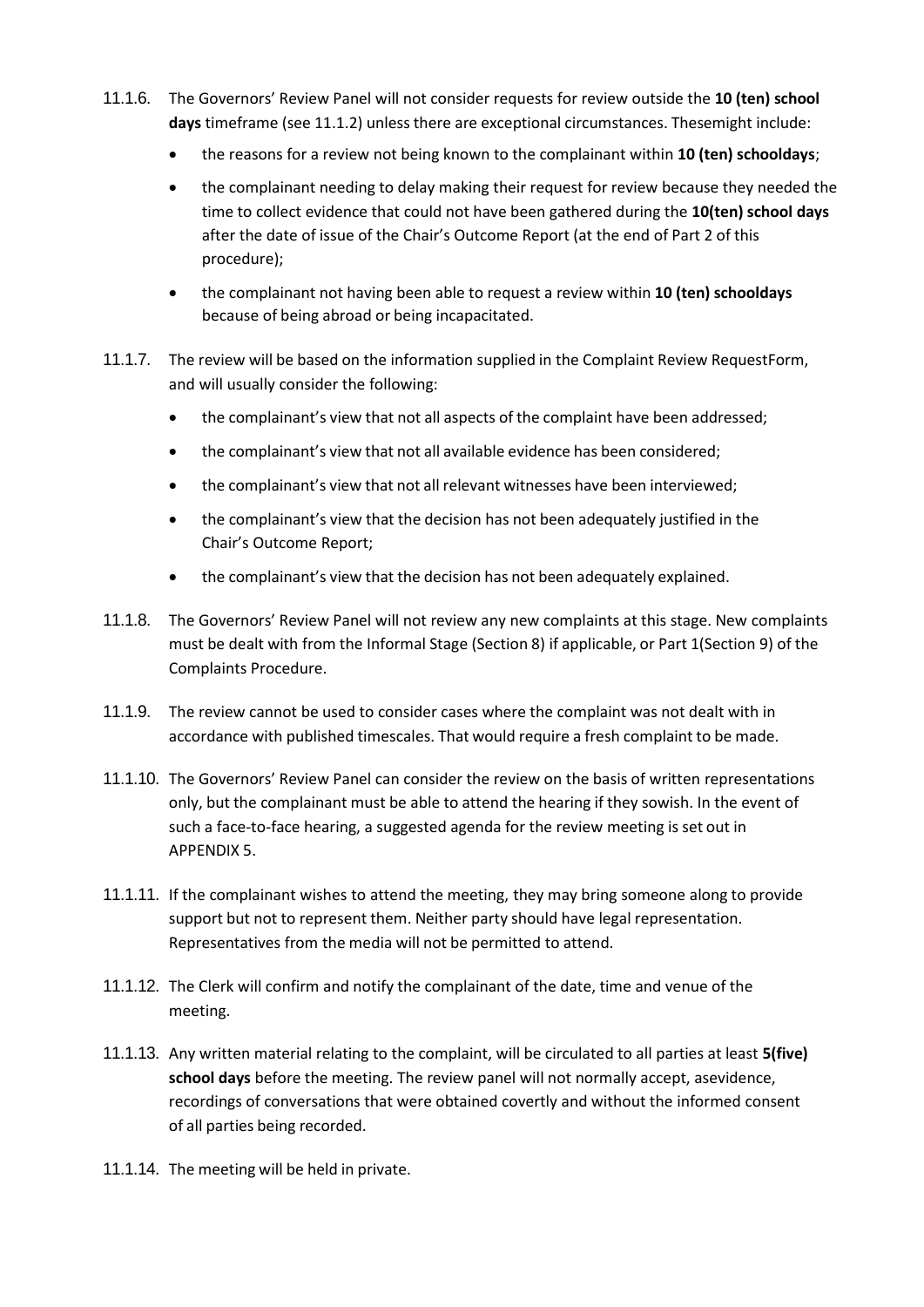#### **11.2. Composition of the Governors' Review Panel**

- 11.2.1. The Clerk to the Governors will convene a Governors' Review Panel comprising either 3 or 5 members, most of whom will be governors, all of whom have had no prior involvement with the complaint or the causes of the complaint. The panel must include one member who is independent of the management and running of the school. If there are fewer than 2 school governors available to join the independent member, the Clerk will source suitably skilled and independent governors from another school's Governing Body.
- 11.2.2. Members of the Governors' Review Panel will elect a chair from among themselves using a simple majority vote to do so.
- 11.2.3. A Local Authority adviser may be invited to the panel meeting, at the discretion of the governors, to give procedural advice only.

#### **11.3. Convening the Governors' Review Panel Meeting**

- 11.3.1. The Clerk to the Governors will liaise with all the Governors' Review Panel members topropose and to agree a date, time and venue for the review. This is most likely to be atthe School, but the Clerk should ensure that the meeting will be in an appropriate environment, i.e.
	- there will be a sufficient number of tables and chairs and that these will be suitablefor use by adults;
	- where the complainant has requested a face-to-face review, the size of the room willbe conducive to constructive discussion;
	- the meeting will not be disturbed;
	- the confidentiality of proceedings can be protected.
- 11.3.2. The Governing Body is mindful of the challenges that volunteer governors can encounter in finding time to prepare for a review, and in finding a date and time when all members are available. The Governing Body has decided that it is preferable to allow sufficient timefor the process than it is to set a deadline that may be all too easy to miss. The GoverningBody has therefore decided that the Governors' Review Panel should meet within, what the Governing Body considers to be, **the reasonable time frame of 20 (twenty) school days**, starting from the day when the Complaint Review Request was received, or from the next school day if that was not a school day. If there are exceptional reasons why there is slippage to the timescales laid down, the Clerk will explain the reasons for this to the complainant in writing.

#### **11.4. Further Written Representations to the Governors' Review Panel**

11.4.1. Prior to the meeting of the Governors' Review Panel, the Clerk will seek any further written representations from the complainant, in addition to the Complaint Review Request Form, concerning the reasons why the matter should be reviewed. The complainant will have **5 (five) school days** to provide this information. The Clerk will supply this information to the Chair of Governors who will have **5 (five) school days** tosubmit any comments to the Governors' Review Panel. The Panel should have **5 (five)school days** to consider all the information in advance of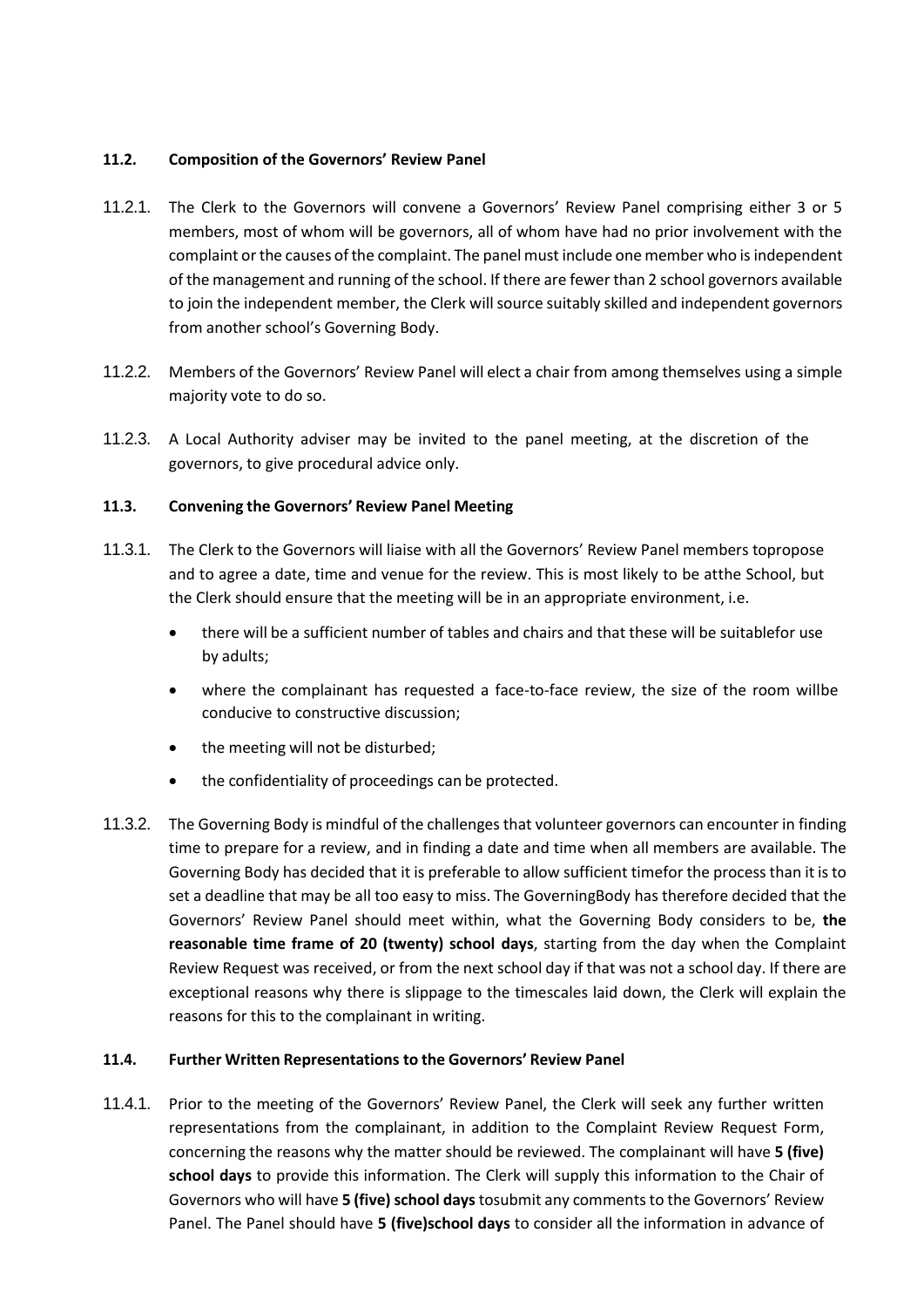- 11.4.2. The information to be sent by the Clerk to the Governors' Review Panel should comprisethe following:
	- the original completed Complaint Form;
	- the response(s) to the complaint from the Head Teacher and/or the Chair of Governors;
	- the completed Complaint Review Request Form;
	- any additional written representations from the Chair of Governors or the complainant.
- 11.4.3. The Governor's Review Panel may select someone suitable, who has had no prior involvement with the complaint or the causes of the complaint, to be the Investigator (seeAPPENDIX 6), to investigate the review and who will then report to the Panel (see APPENDIX 5).

#### **11.5. The Governors' Review Panel Meeting**

- 11.5.1. The Governors' Review Panel meeting will normally be clerked by the Clerk to the Governing Body. Where this is not possible, the Chair of Governors will ensure that analternative suitable person is responsible for the clerking function. The meeting will beheld in private.
- 11.5.2. The Chair of the Governors' Review Panel (see paragraph 11.2.2) will be responsible forthe conduct of the meeting and for liaising with the Clerk subsequently to ensure that all parties receive timely notification of the outcome within **5 (five) school days** of the date of the Governors' Review Panel meeting.
- 11.5.3. The Panel will consider objectively the complaint, the Head Teacher's and/or Chair's response(s), the reasons set out in the Complaint Review Request Form, and any furtherwritten representations from the Chair or complainant, bearing the points from Paragraph 11.1.7 in mind.
- 11.5.4. The Panel will then decide whether the Chair's Outcome Report response to the complainant has been fair and reasonable in the circumstances.
- 11.5.5. The Governors' Review Panel must take care to ensure that it does not favour one side orthe other for any reasons other than those arrived at through an objective assessment of all the evidence.

#### **11.6. Conclusions and Recommendations**

- 11.6.1. The Governors' Review Panel must come to a conclusion as to whether the request for areview was justified in identifying alleged shortcomings in the investigation of the complaint by the Chair of Governors. The Panel can:
	- uphold the complaint in whole, or
	- in part, or
	- dismissthe complaint in whole, or
	- in part.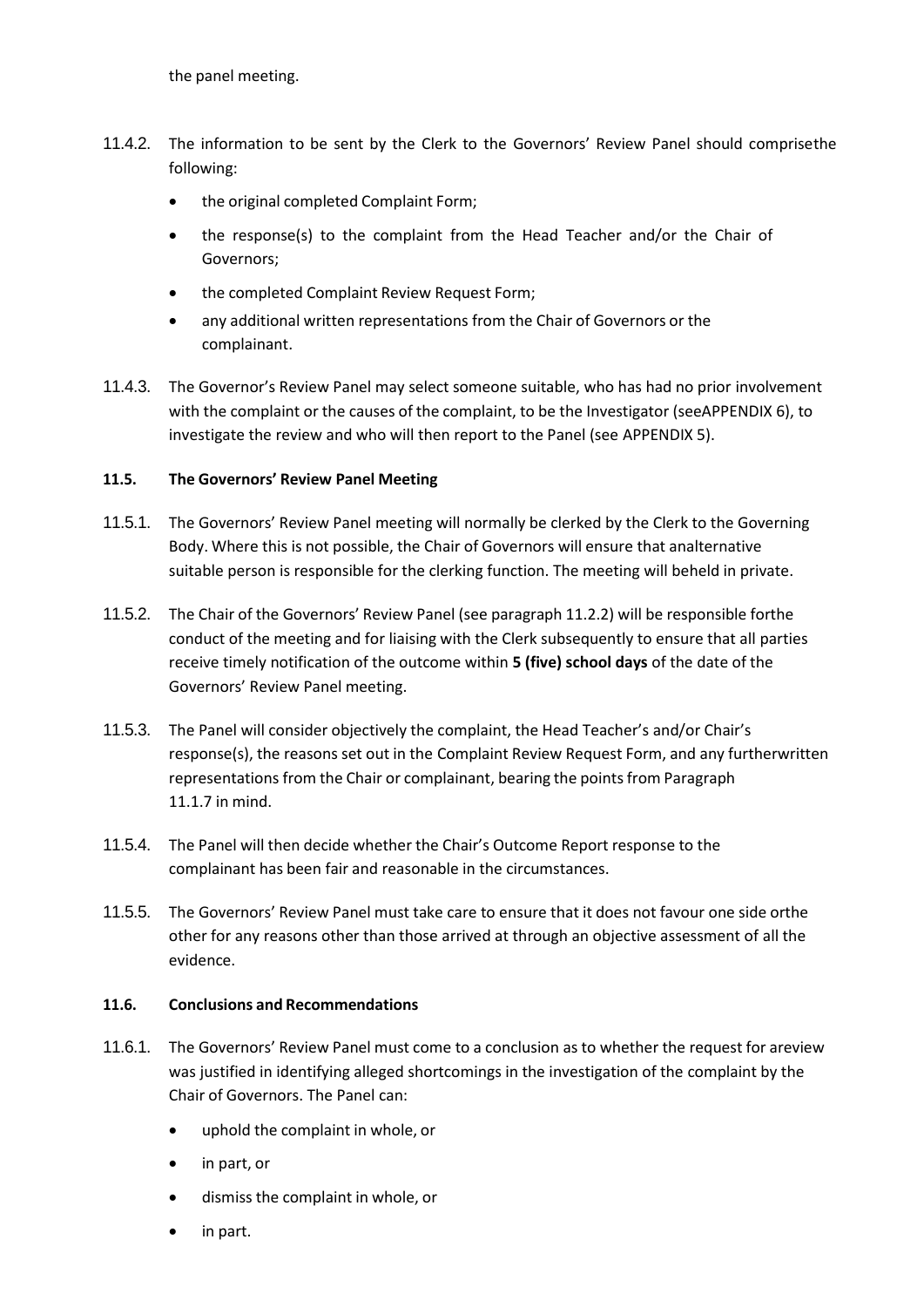- 11.6.2. Because the Complaint Review is **not** an appeal, the Governors' Review Panel **cannot** reverse the earlier decision of the Chair of Governors. However, it can make any recommendations that it sees fit that can be taken to resolve the original complaint. Suchrecommendations might include:
	- an apology;
	- a re-consideration of an earlier decision;
	- informing improvements within the School;
	- improving the effectiveness of the Complaints Procedure;
	- a review of a policy or a procedure or a recommendation to change the School's systems or policies or procedures, or
	- a fully explained decision that no further action is necessary or justified.

#### **11.7. Communicating the Review Outcome**

- 11.7.1. The matter should remain confidential. The Clerk to the Governors will promptly communicate the outcome from the Governor's Review Panel meeting and set out the reasons for it in a Review Decision letter to the complainant. The outline of the Review Decision letter will have been formulated by the Governors' Review Panel in the meeting;it will also include any findings and/or recommendations and the information from paragraph 11.7.5. The final version will be agreed and signed by the Chair of the Governors' Review Panel.
- 11.7.2. **It is essential that the Review Decision letter is sent to the complainant and, whererelevant, the person complained about and the Chair of Governors at the same time**. This will be in the form of an email or letter. Whilst the Review Decision letter should avoid unnecessary detail, there should be sufficient information to demonstrate that the Complaint Review was considered in full, provide an explanation of the decisions taken and include details or any actions or recommendations that will be taken to resolvethe complaint.
- 11.7.3. A written record will be kept of the complaint. Correspondence, statements and records relating to the complaint will be filed confidentially. The actions taken as a result of the complaint will be recorded (regardless of whether they are upheld).
- 11.7.4. The issue of the Review Decision letter concludes the School's Complaints Process andthe School will not enter into any further correspondence with the complainant about thatcomplaint.
- 11.7.5. Beyond the school complaints process, any person may complain to the Secretary of State for Education that the governing body of a maintained school has acted either unlawfully or unreasonably. They may do this by writing to the address shown on the next page.

School Complaints Unit, Department for Education, Piccadilly Gate Store Street **MANCHESTER** M1 2WD Telephone 0370 0000 2288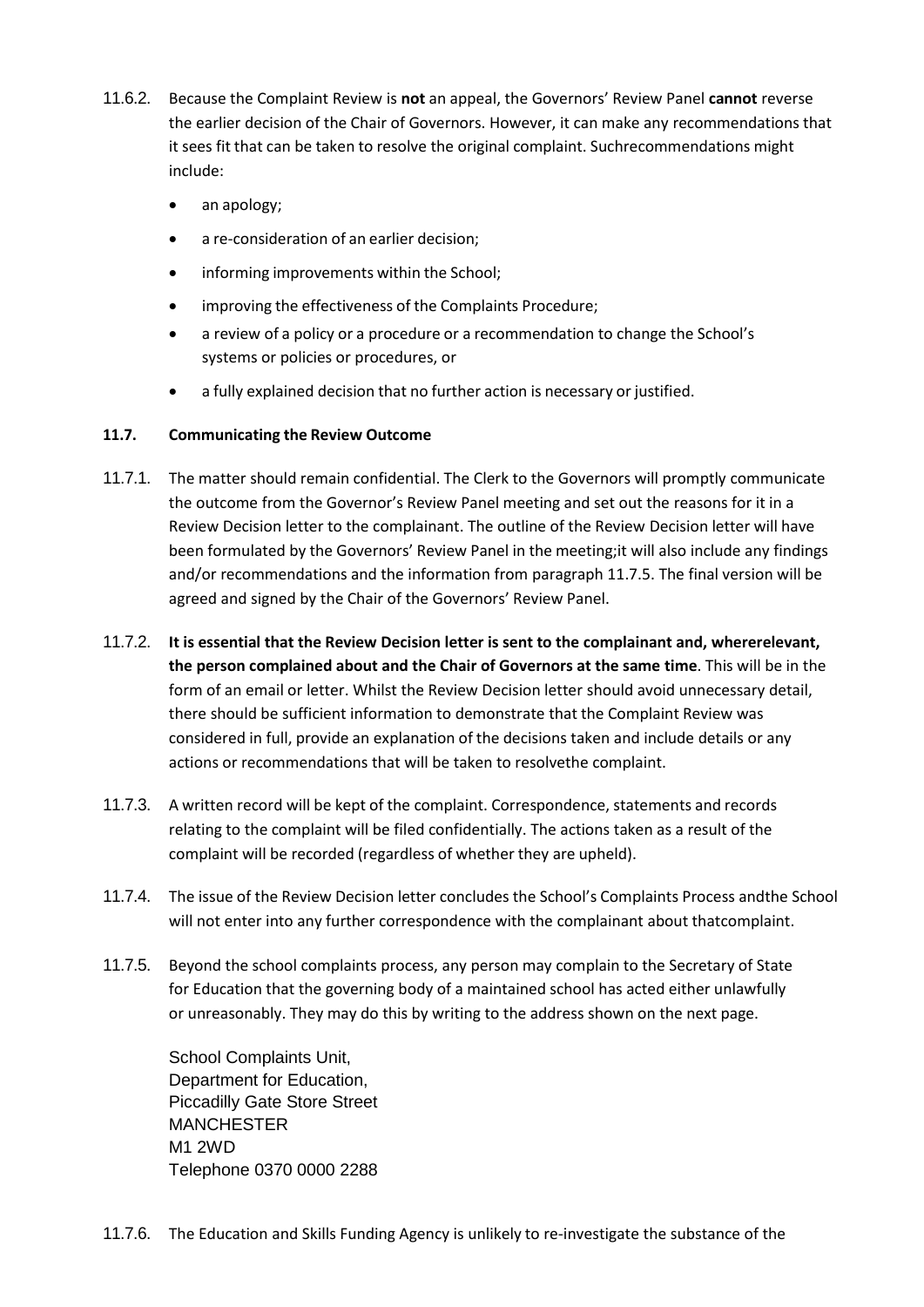complaint or overturn any decisions made. Its interest is likely to be restricted to whether due process has been followed correctly and that education legislation and statutory policies connected with the complaint have been adhered to and that the Schoolhas not acted unlawfully or unreasonably. More information is available at [www.education.gov.uk/contactus](http://www.education.gov.uk/contactus)

- 11.7.7. Anyone can raise a complaint about an or a member of staff to the ESFA, but the ESFA advises complainants that local procedures should be concluded before submitting their complaint to them.
- 11.7.8. The exceptions to this include when:
	- children are at risk of harm;
	- children are missing education;
	- a complainant is being prevented from having their complaint progress through the school's published Complaints Procedure;
	- the ESFA has evidence that the school is proposing to act or is acting unlawfully or unreasonably.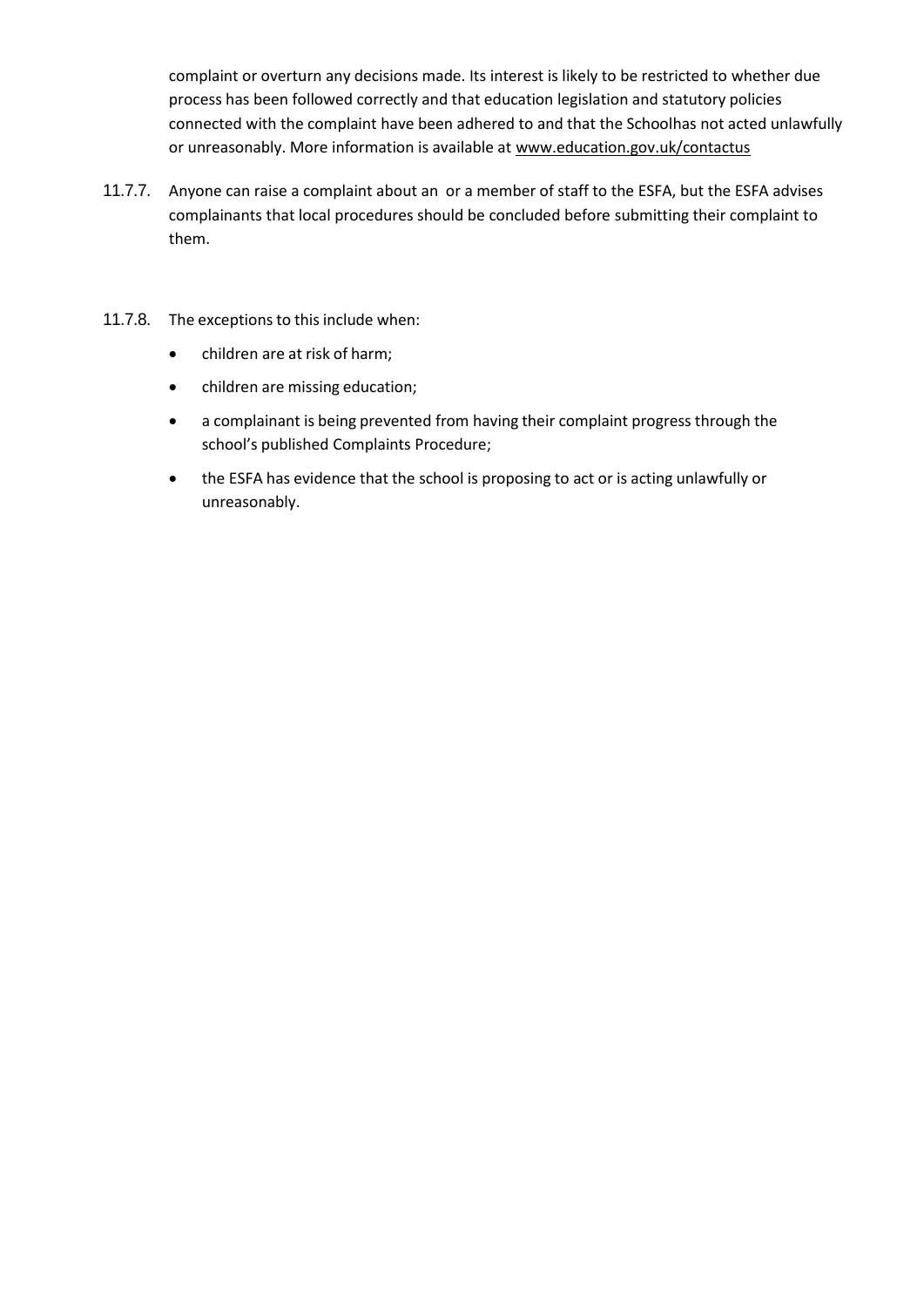#### **Summary of the Complaints Procedure**

#### **INFORMAL STAGE (up to 10 (ten) school days\* in total)**

School staff seek to resolve the complaint informally through discussion with the complainant. A complaint will not normally be considered unless the complainant has first raised the matter informally with the class teacher/a member of the Senior Leadership Team/the Head Teacher. See Section 8.

\* A "school day" is a day where the School is open to pupils.

If the Informal Stage fails to resolve the issue, the complainant should submit a formal complaint within **90 calendar days** of the cause for complaint. If the complaint is received outside term time, the timings for managing the complaint will start on the first school day after the holiday period.

#### **FORMAL PROCEDURE – Part 1\*\* (up to 10 (ten) school days in total)**

Written complaint to the Head Teacher (see Section 9) on the Complaint Form (APPENDIX 7)

- Received by Head Teacher
- Acknowledgement **3 (three) school days**
- Investigation (including any discussion with the complainant)
- Formal written response from the Head Teacher **10 (ten) school days** from receipt

\*\*If the complaint is about the Head Teacher, then the complaint will be directed to the Chair of Governors and considered under Part 2 of the Complaints Procedure.

#### **FORMAL PROCEDURE – Part 2 (up to 10 (ten) school days in total)**

Complaint to the Chair of Governors requesting a review of the Head Teacher's decision from Part 1, or a complaint about the Head Teacher, or a complaint to the Clerk to the Governing Body about the Chair of Governors, the whole Governing Body or an individual governor (see Section 10)

- Received by Chair of Governors within **10 (ten) school days** of the Head Teacher's response
- Acknowledgement **3 (three) school days**
- Investigation (including any discussion with the complainant)
- Formal written Outcome Report response (from the Chair of Governors or Clerk) **10 (ten) school days** from receipt

#### **FORMAL PROCEDURE – Part 3 (up to 20 (twenty) school days total)**

Request for review of Chair's decision in the Outcome Report from Part 2, by the Governors' Review Panel (Section 11) using the Complaint Review Request Form (APPENDIX 8)

 Received by Clerk to the Governors within **10 (ten) school days** of the Chair of Governor's Outcome Report response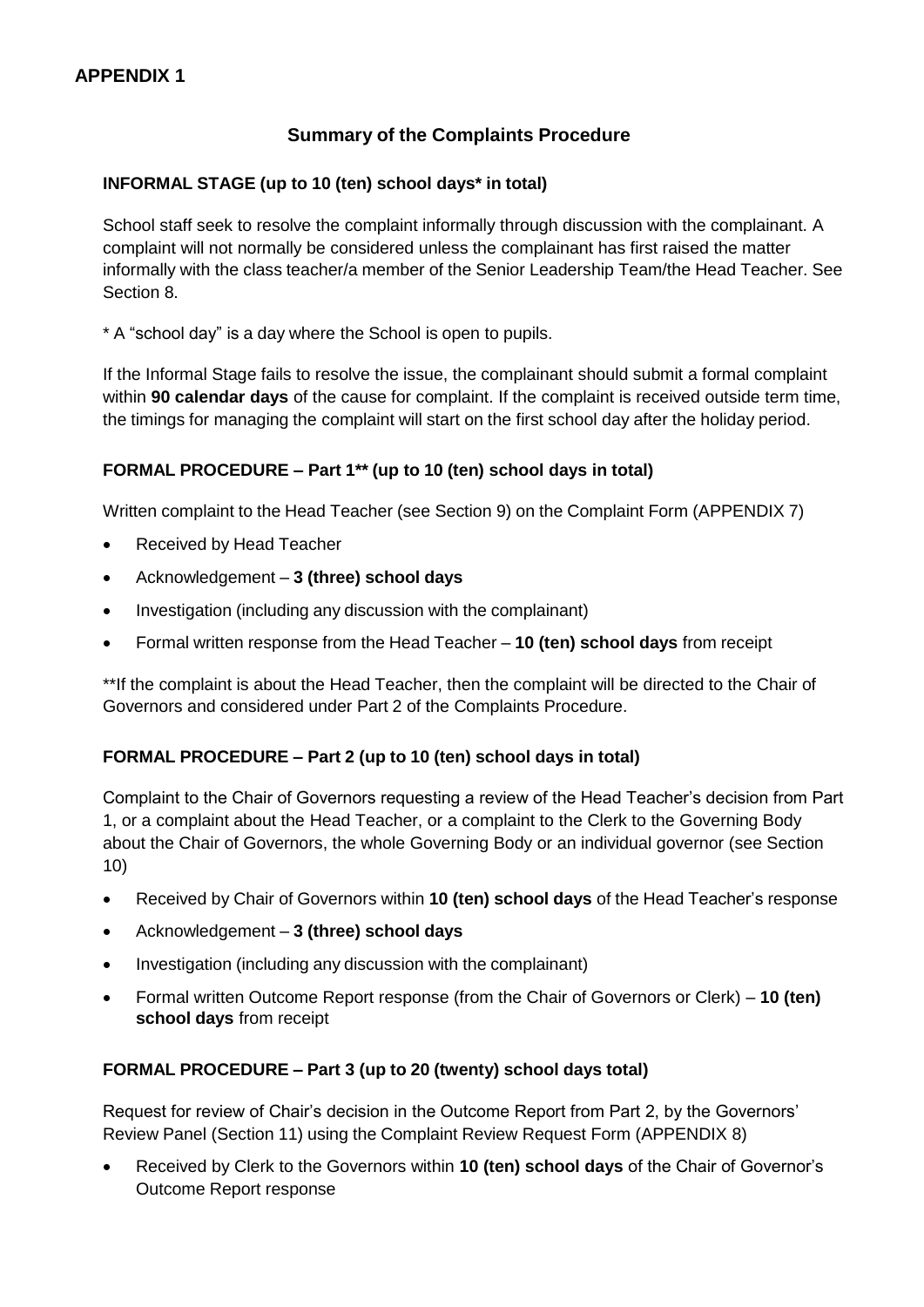- Acknowledgement **3 (three) school days**
- Meeting of the Governors' Review Panel
- Formal written response (from the Clerk) **20 (twenty) school days** from receipt of request.

The conclusion of Part 3 brings to an end the Governors' role in considering the complaint. Complainants who remain dissatisfied may wish to contact the Education and Skills Funding Agency (see 11.7.5).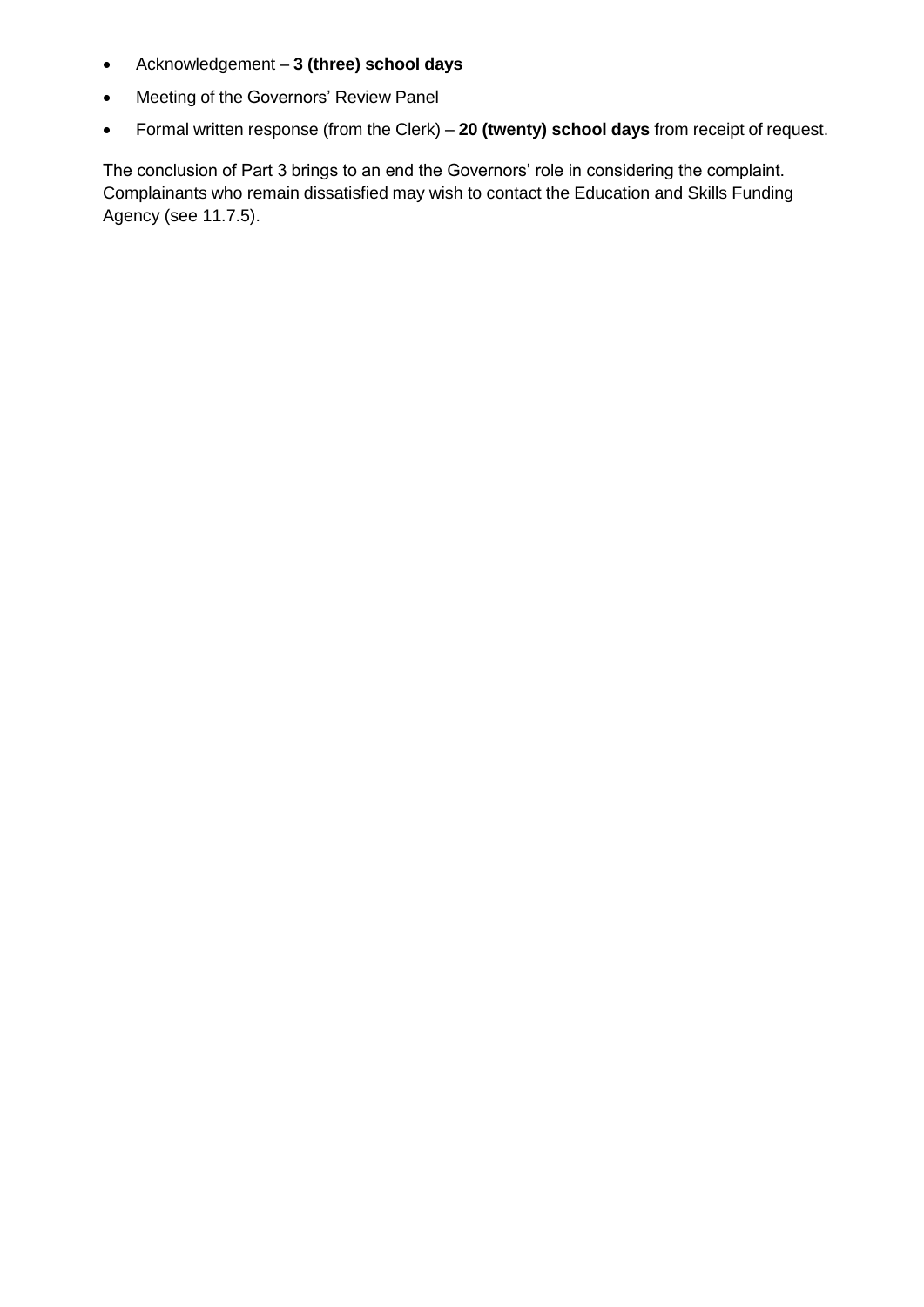#### **Frequently Asked Questions**

#### **What if a formal complaint is made about a governor or the chair?**

The complaint should be passed through to the clerk who will arrange for an investigation. There is opportunity for the complainant to refer the matter to a Governors' Review Panel where the complainant is dissatisfied with the investigation response.

#### **What if the complainant seeks support from a governor or governors?**

Governors must not involve themselves in matters that are likely to lead to a formal complaint. Where a complainant raises their complaint with a governor who is not the Chair (or the Vice-Chair if the complaint is about the Chair), that governor must decline to discuss it and direct the complainant to the Chair, Vice Chair or the Clerk. A governor receiving written material about a complaint must forward it to the Chair, Vice-Chair or Clerk without comment.

#### **What if the complainant wants to make a complaint on behalf of other people's children?**

The Governing Body will not accept complaints about other people's children since to do so may well compromise the position of the parents/carers of those children who may have a different view of the matter complained of.

#### **What if the complainant makes reference to the complaint on social media?**

The Chair of Governors should contact the complainant to advise him/her that the complaint is a confidential matter and neither those investigating the issues, nor those who may be investigated should use social media in this way. Comments published on social media may be prejudicial to the fair investigation of the issues under consideration, and the Governing Body may decline to progress a complaint while unhelpful comments remain on social media.

#### **What if the complainant contacts the Press while the complaint is being investigated?**

Similarly, the Chair of Governors should contact the complainant to remind him/her of the confidential nature of the process and the potential prejudice to fair investigation that can result from media involvement.

#### **What if the complainant contacts their MP?**

The School will not terminate the Complaints Procedure just because a complainant contacts their MP. MPs are normally conversant with school complaint policies and will usually point the complainant in that direction. Where the MP contacts the school, they will be advised of the relevant process and, if the complainant wishes, of the outcome of the complaint at the end of the process.

#### **What if the parent or school asks for the support of the Local Authority?**

The Local Authority has no formal or statutory role in responding to complaints which must be directed to the school. The Local Authority may be involved in a complaint only in the following ways: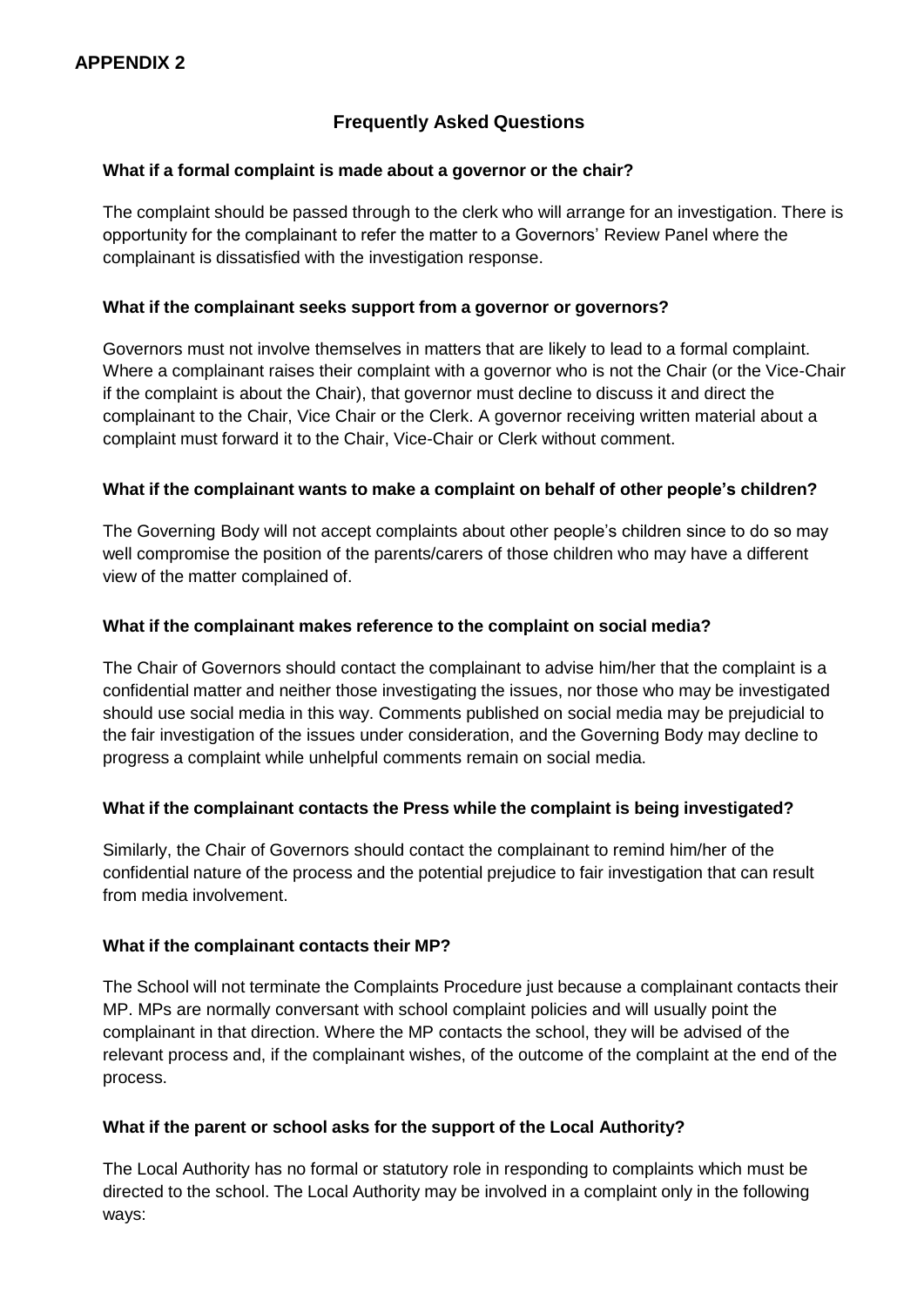- in providing impartial procedural advice to Head Teachers, Governors and complainants, as necessary, including attendance at Governors' Review Panel meetings when requested by the school;
- assisting in a mediation role where **both** parties agree that this offers a possible way forward as an alternative to more formal procedures;
- in investigating a complaint on behalf of the Governing Body where there is a need for an independent investigator, either in response to a governor view that it is necessary in a particular case to demonstrate the impartiality of the process, or because the subject matter is sufficiently complex or technical to require a higher level of experience or expertise. The governing body will consider requesting an independent review if the complainant provides sufficient evidence that there would be bias in the proceedings if the review was carried out by a governor.

#### **What if the complainant refers the complaint to Ofsted?**

Ofsted does not investigate individual complaints, though will record the complaint for information for the lead inspector when the school is next inspected. If there is a safeguarding component to the complaint then Ofsted will usually refer the matter to the Local Authority where it will be reviewed by a Leadership Adviser and/or the Local Authority Designated Officer (LADO), as appropriate.

#### **How should records be kept through the Complaints Process?**

There are a number of aspects to this.

- The complainant may request to take an **audio recording** of meetings, including a recording of the Governors' Review Panel meeting where a face-to-face review has been asked for. It should be made clear to complainants that audio recordings are not permitted without the prior consent of everyone who is present. Audio recordings change the character of a meeting and usually increase tension between the parties. Participants in meetings should be aware that modern technology facilitates concealed recording.
- The Clerk should **record any action points**, and **decisions**, and **the reasons for them,** in a brief and self-explanatory way. These records should be accessible to the complainant if requested. There is no reason why the complainant should not make notes during the meeting if s/he wishes.
- Correspondence, statements and records relating to individual complaints will be kept confidential. No one should share a complaint beyond those who have a role in handling it. In particular, any disciplinary action that might follow the investigation of a complaint is a matter of employment law for employees and of conduct for governors and volunteers. Subsequent action will not be revealed to the complainant. Individuals have certain rights under the Data Protection Act to see their personal data, including records about them.
- A written record will be kept of all complaints made about the school, along with details of whether they were resolved following a formal procedure, or progression to a Governors' Review Panel hearing.
- The school will record the actions it takes as a result of complaints (regardless of whether they are upheld.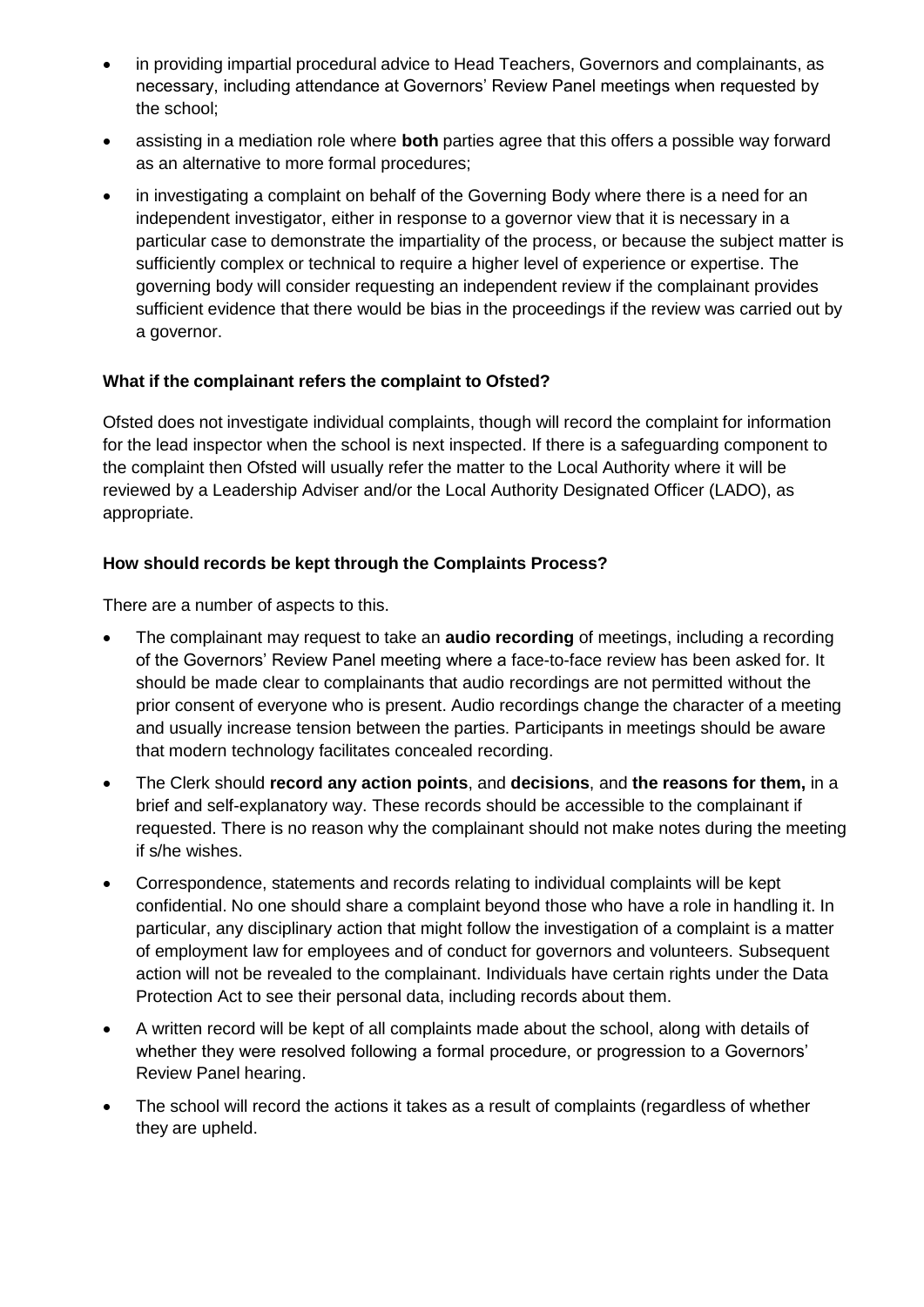#### **What if the Chair of Governors considers the complaint to be vexatious?**

These would be cases where the complainant persists unreasonably with complaints, or deliberately seeks to make life difficult for school leaders/governors, rather than genuinely trying to resolve the complaint. The school should refer to the **Managing Serial and Unreasonable Complaints Policy**. This is a difficult area, particularly where harassment might be disguised as complaint, and it is recommended that the Chair discuss this with the LA's Leadership Adviser before taking an action.

#### **What if the school receives duplicate complaints?**

If a duplicate complaint is received at the end of the Complaints Procedure from a spouse, a partner, a child or a grandparent, for example, and the new complaint is on the same subject as a previous complaint, the new complainant will be informed that the complaint and the local school process is concluded. If any new aspects are introduced, these will be investigated.

#### **What if the school perceives there is a Complaint Campaign?**

If the school becomes the focus of a complaint campaign and receives large volumes of complaints based on the same subject or from complainants unconnected with the school, the school will either send a template response to all complainants or publish a single response on the school website that is signposted in writing to all complainants involved.

#### **Serial and Unreasonable Complaints**

The School is committed to dealing with all complaints and requests for information fairly and impartially, and to providing a high-quality service to those who complain. The School will not normally limit the contact complainants have with the School. However, it is not expected that the school staff should tolerate unacceptable behaviour and the School will take action to protect staff from that behaviour, including behaviour which is abusive, offensive and/or threatening.

If, despite all parts of the Complaints Procedure having been followed, the complainant remains dissatisfied and attempts to reopen the same issue, they will be informed that the procedure has been completed and that the matter is now closed. Correspondence about a complaint will not be viewed as 'serial' or 'persistent' until the Complaints Procedure has concluded, unless the published serial complaint criteria apply.

The School has adopted the model DfE policy for Managing Serial and Unreasonable Complaints. This is published on the School's website and is available on request from the School Office.

The School will never take the decision lightly to stop responding to a complainant, and will only stop responding in circumstances when:

- every reasonable step has been taken to address the complaint;
- the complainant has been given a clear statement of the School's position and aims;
- the complainant contacts the School repeatedly, making substantially the same points each time;
- the complainant's emails, letters or telephone calls are often or always abusive or aggressive;
- the complainant makes insulting personal comments about, or threats towards, staff;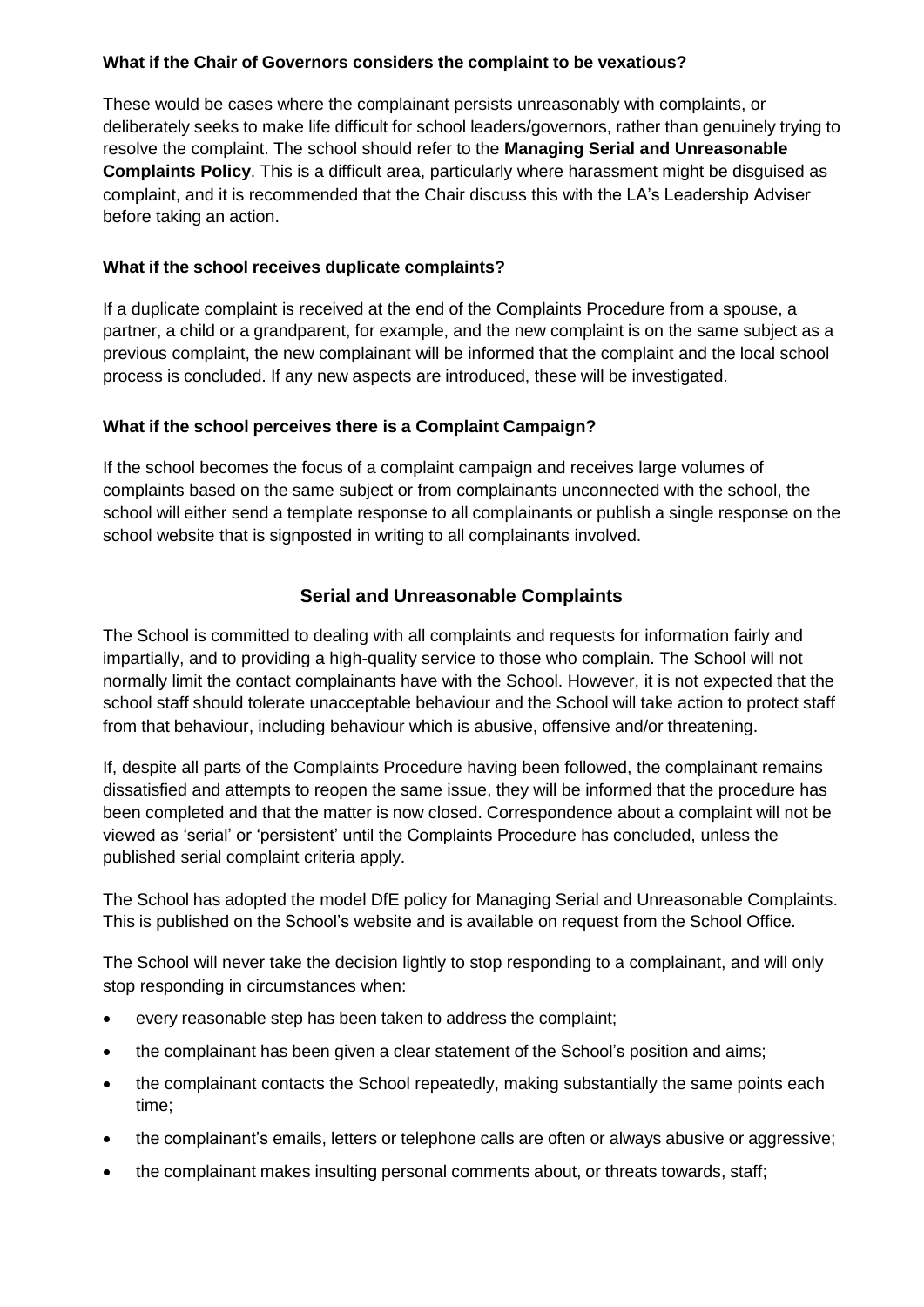the School has reason to believe the individual is contacting the School with the intention of causing disruption or inconvenience.

The School will not stop responding just because the complainant is difficult to deal with or asks complex questions. The School will act reasonably and consider any new complaint and recognises that anybody has the right to raise a new complaint at any time.

#### **Communication Strategy**

In exceptional circumstances the School reserves the right to implement a tailored communication strategy for a complainant if an individual's behaviour is causing a significant level of disruption. For example, the School can:

- restrict the individual to a single point of contact via an email address;
- limit the number of times the School will respond.

Regardless of any communication strategy, the School will provide parents and carers with the information they are entitled to under The Education (Pupil Information) Regulations 2005.

#### **Barring from School Premises**

In additional exceptional circumstances the Head Teacher may make the decision to bar an individual from entering school premises. In such circumstances advice from the Local Authority will be taken before implementing a ban.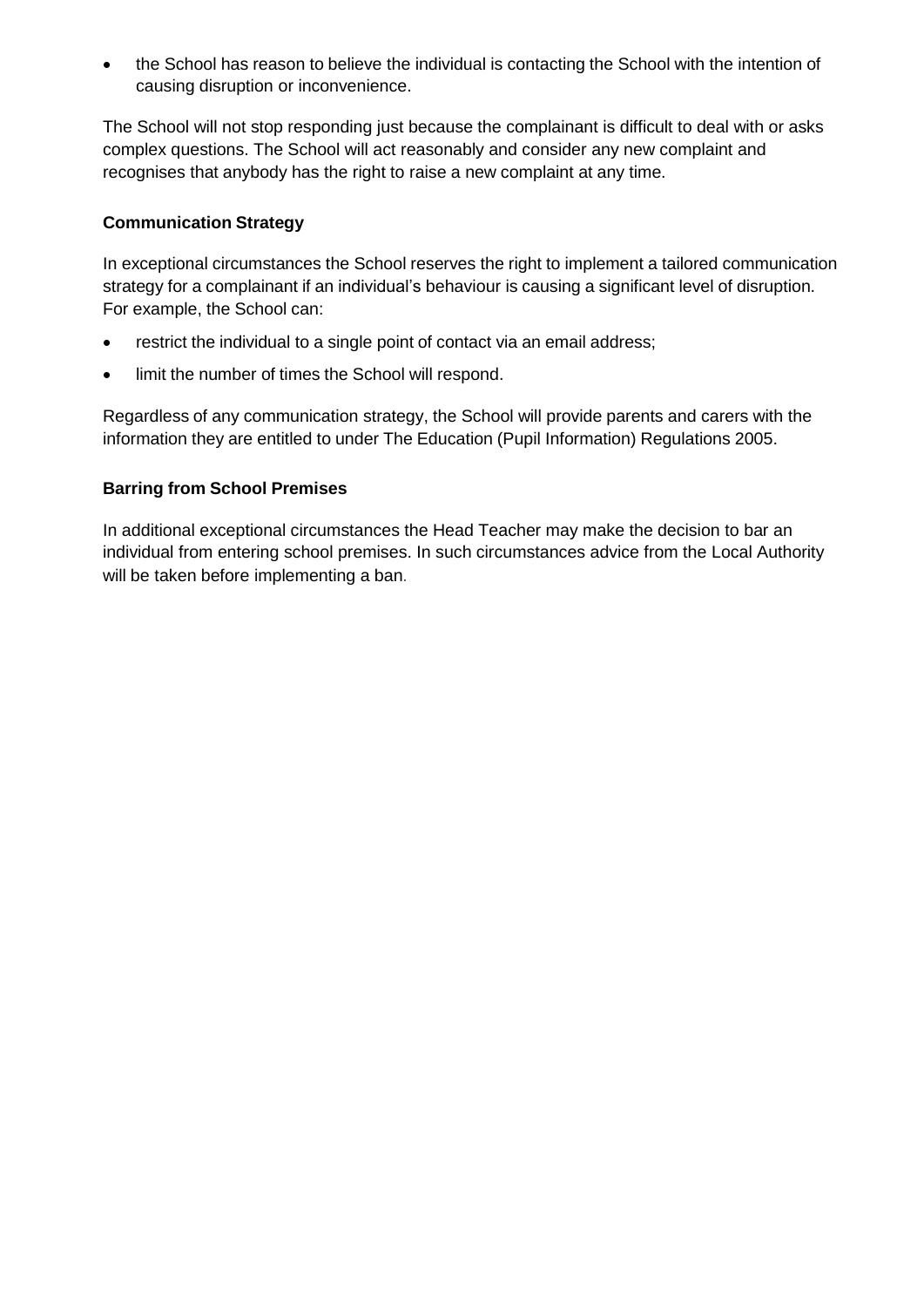|  |  |  |  |  | <b>Issues Outside the Scope of this Complaints Policy</b> |  |
|--|--|--|--|--|-----------------------------------------------------------|--|
|--|--|--|--|--|-----------------------------------------------------------|--|

| <b>Issue</b>                                                                                                       | <b>Whom to contact</b>                                                                                                                                                                                             | Legislation, policy/procedure<br>(references are generic and may not<br>match the title of the school's own<br>documents)                                                                                                                                                                                 |  |
|--------------------------------------------------------------------------------------------------------------------|--------------------------------------------------------------------------------------------------------------------------------------------------------------------------------------------------------------------|-----------------------------------------------------------------------------------------------------------------------------------------------------------------------------------------------------------------------------------------------------------------------------------------------------------|--|
| Complaint about an<br>admission to school                                                                          | (Chair/Clerk in Foundation and •<br>Voluntary Aided schools)                                                                                                                                                       | <b>Admissions Policy</b><br>For information, view the Local<br>Authority website.                                                                                                                                                                                                                         |  |
|                                                                                                                    | Local Authority in community<br>$\bullet$<br>and voluntary controlled<br>schools                                                                                                                                   |                                                                                                                                                                                                                                                                                                           |  |
| School re-organisation<br>proposals                                                                                | <b>Local Authority or Diocese</b>                                                                                                                                                                                  |                                                                                                                                                                                                                                                                                                           |  |
| Complaint about a<br><b>Pupil Exclusion</b>                                                                        | Clerk to the Governing Body if<br>the exclusion is over 5 days<br><b>Local Authority Inclusion</b><br>Officer or relevant member of<br>the Specialist Teaching<br>Service                                          | Rights to make representations to the<br>Governors' Discipline Panel about a<br>fixed period exclusion vary according<br>to the length of the exclusion. There is<br>a right of appeal to Governors if the<br>pupil is permanently excluded with a<br>further right of review by an<br>Independent Panel. |  |
| Allegation that a child<br>has been harmed                                                                         | Head Teacher, or Chair of<br>$\bullet$<br>Governors if the complaint<br>relates to the Head Teacher.<br>Local Authority Leadership<br>$\bullet$<br>Adviser.<br><b>Local Authority Designated</b><br>Officer (LADO) | DfE procedures - 'Keeping Children<br>Safe in Education'                                                                                                                                                                                                                                                  |  |
| <b>Special Educational</b><br>Needs, content of or<br>failure to maintain an<br>Education. Health and<br>Care Plan | Headteacher<br><b>Local Authority</b><br>The Local Authority Statutory<br><b>Assessment and Resources</b><br>Team                                                                                                  | Local Authority procedures, with<br>appeals made to the Special<br><b>Educational Needs and Disability</b><br>Tribunal.                                                                                                                                                                                   |  |
| Services provided by<br>an external contractor                                                                     | Service Manager                                                                                                                                                                                                    | Service provider's procedure                                                                                                                                                                                                                                                                              |  |
| Staff capability<br>(competence);<br>Staff conduct;<br>Staff grievances                                            | Head Teacher, or Chair of<br>Governors if the complaint<br>relates to the Head Teacher                                                                                                                             | <b>Staff Capability Procedure</b><br><b>Staff Disciplinary Procedure;</b><br>complainants will not be told the<br>details of any disciplinary action taken<br>against staff but will be informed that<br>the matter is being addressed.<br><b>Staff Grievance Procedure</b>                               |  |
| Whistleblowing                                                                                                     | Designated staff                                                                                                                                                                                                   | <b>School Whistleblowing Procedure</b>                                                                                                                                                                                                                                                                    |  |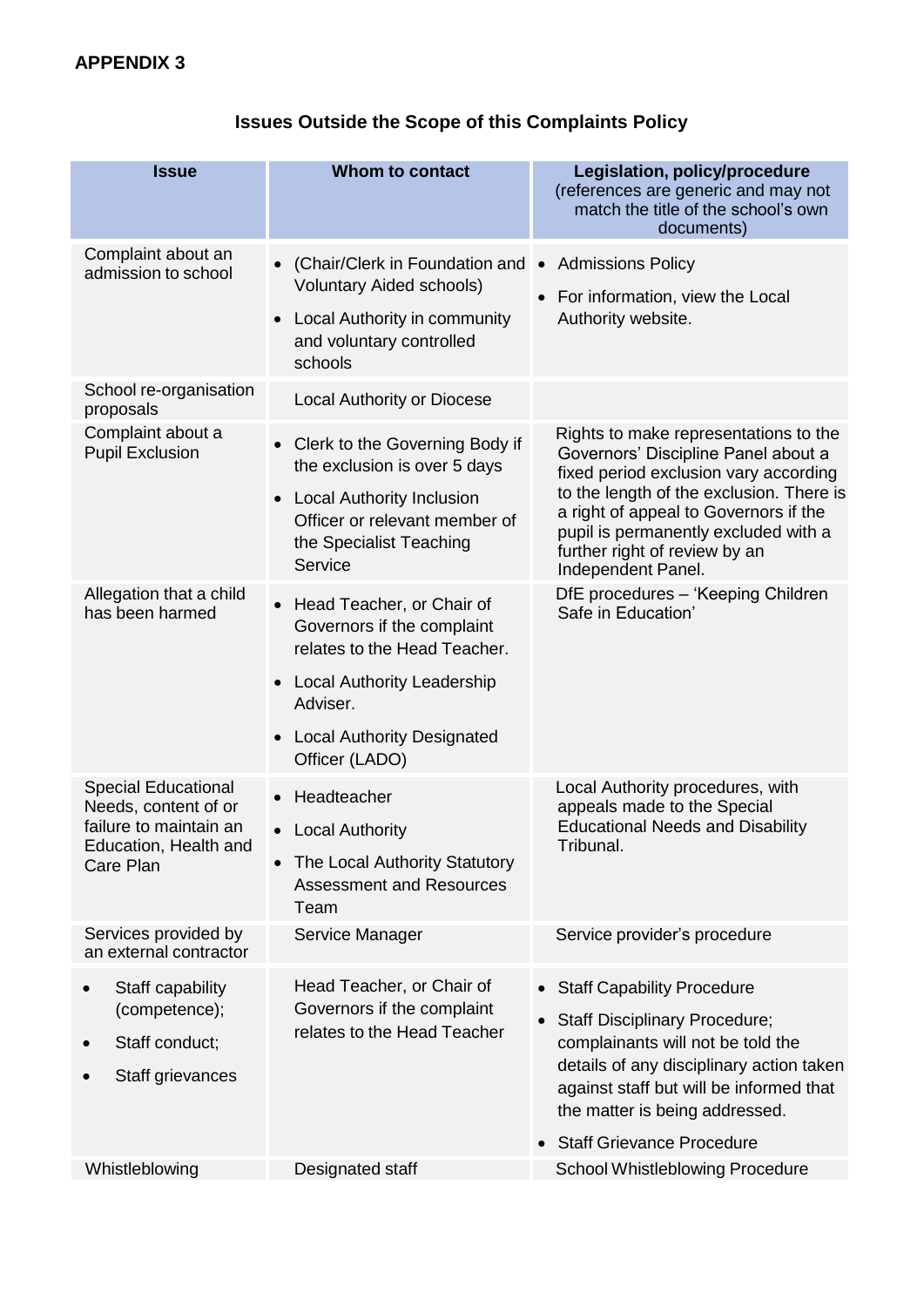#### **APPENDIX 4**

#### **Sample Acknowledgement Letter from Head Teacher/Chair of Governors**

*ISSUED ON SCHOOL HEADED PAPER*

[DATE/HEADER etc.]

I am writing to acknowledge receipt of your complaint dated [INSERT DATE] that was received on [INSERT DATE]. I will be investigating this complaint and will write to let you know the outcome. You should expect me to have issued my response to you by [INSERT DATE THAT IS 10 SCHOOL DAYS FROM DATE OF RECEIPT].

As a first step, I will be making contact to arrange a meeting with you to:

- check my understanding of what the complaint is about;
- check whether anything in the Complaint Form can be withdrawn;
- check whether anything might be added to what is written in the Complaint Form;
- check whether any evidence is available that was not referred to in the Complaint Form;
- establish what would be an acceptable outcome for you;
- discuss whether there is anything that might help resolve matters without recourse to the Complaints Procedure, for example, through mediation.

Wherever possible, I am committed to ensuring the timescales within the Governing Body's Complaints Procedure are adhered to. The person responsible for the administration of the complaint is….......................who is Clerk to the Governors. His/her role is to ensure that the timescales are being followed and to update you on the progress of your complaint.

This is a confidential matter and I want to reassure you that I will not be discussing this with anyone other than you and those I need to see as part of the investigation. Please could I ask you likewise to keep this matter confidential, so the investigation is not prejudiced in any way (for example, through the use of social media)? If the complaint requires more time to consider than the standard 10 school days laid out in the policy, I will let you know, indicating when you can expect to hear from me.

Yours sincerely

[INSERT NAME]

**Head Teacher / Chair of Governors**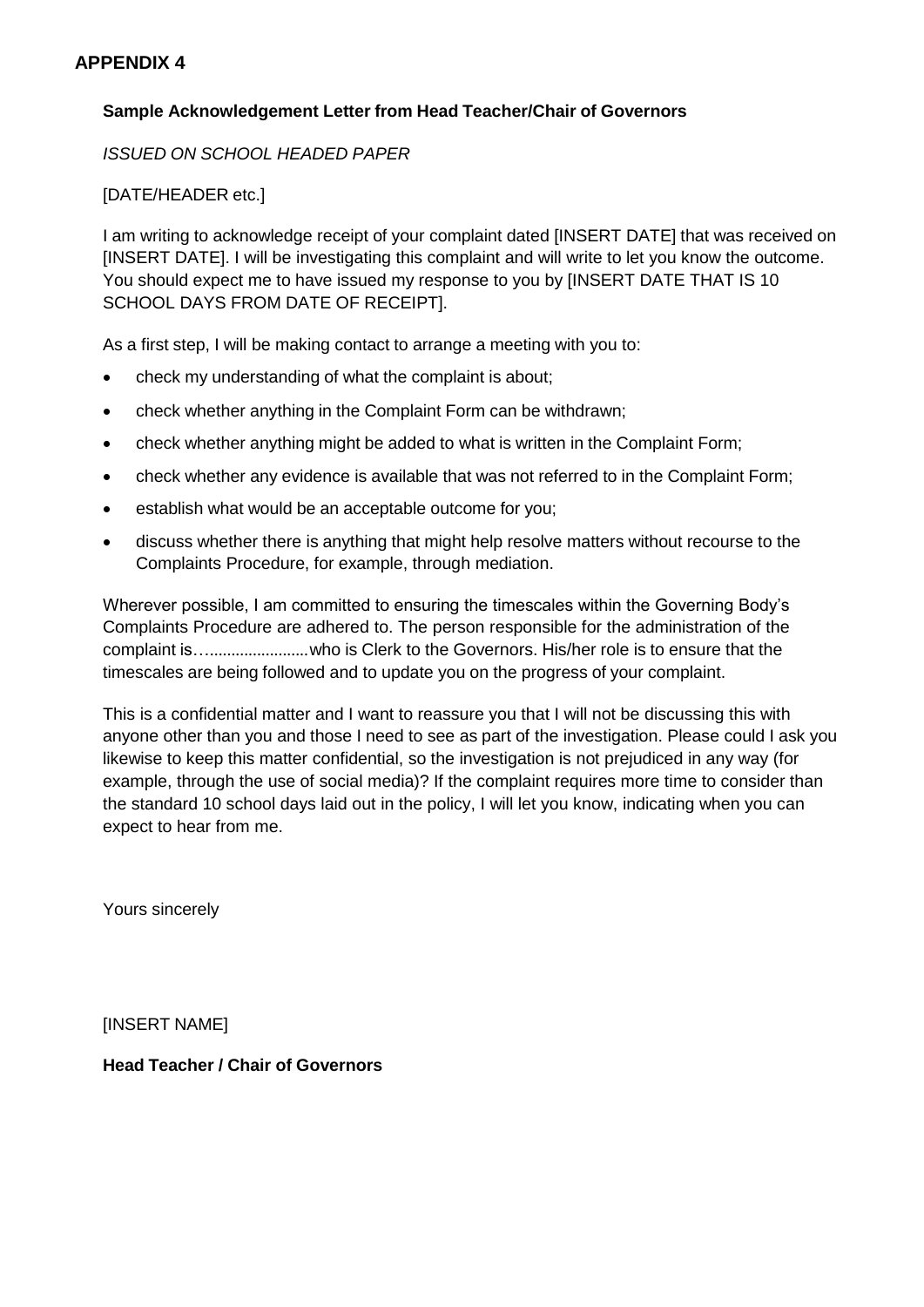#### **APPENDIX 5**

#### **Sample Agenda for Face-to-Face Meeting between Complainants and the Governors' Review Panel in Part 3**

| Meeting of Panel to consider any written<br>representations<br>(Complainant and Investigator join the meeting)                       | Panel, Clerk, LA Adviser                                      |
|--------------------------------------------------------------------------------------------------------------------------------------|---------------------------------------------------------------|
| Introductions - Chair of Panel                                                                                                       | Panel, Clerk, LA Adviser,<br><b>Investigator, Complainant</b> |
| Introduction to the Part 2 Outcome Report Review by<br>the Investigator                                                              | Panel, Clerk, LA Adviser,<br>Investigator, Complainant        |
| Questions to Investigator about the Part 2 Outcome<br><b>Report Review by:</b><br>Panel<br>Complainant                               | Panel, Clerk, LA Adviser,<br>Investigator, Complainant        |
| <b>Complainant Representations</b>                                                                                                   | Panel, Clerk, LA Adviser,<br><b>Investigator, Complainant</b> |
| Questions to the Complainant by:<br>Panel<br>Investigator                                                                            | Panel, Clerk, LA Adviser,<br><b>Investigator, Complainant</b> |
| Closing remarks by the Investigator                                                                                                  | Panel, Clerk, LA Adviser,<br><b>Investigator, Complainant</b> |
| Closing remarks by the Complainant<br>(Complainant and Investigator leave to allow the<br>Governors' Review Panel to make decisions) | Panel, Clerk, LA Adviser,<br><b>Investigator, Complainant</b> |
| Panel's conclusions and recommendations                                                                                              | Panel, Clerk, LA Adviser                                      |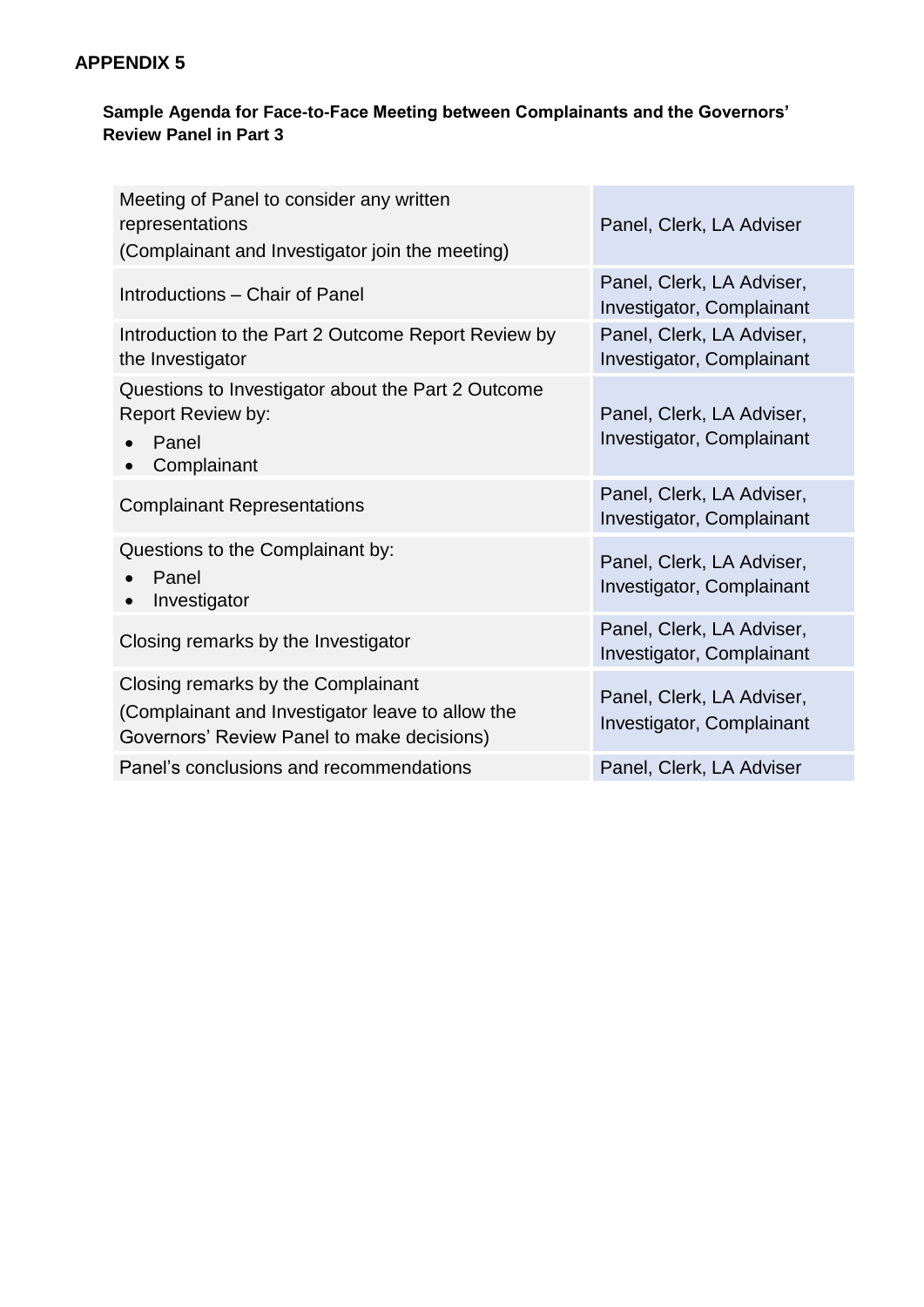#### **APPENDIX 6**

**The DfE has published the following helpful advice about the roles and responsibilities of all involved.**

https:/[/www.gov.uk/government/publications/school-complaints-procedures](http://www.gov.uk/government/publications/school-complaints-procedures)

#### **Roles and Responsibilities**

#### **Complainant**

The complainant will receive a more effective response to the complaint if they:

- explain the complaint in full as early as possible;
- co-operate with the school in seeking a solution to the complaint;
- respond promptly to requests for information or meetings or in agreeing the details of the complaint;
- ask for assistance as needed;
- treat all those involved in the complaint with respect;
- refrain from publicising the details of their complaint on social media and respect confidentiality.

#### **Investigator**

The investigator's role is to establish the facts relevant to the complaint by providing a comprehensive, open, transparent and fair consideration of the complaint through:

- sensitive and appropriate interviewing of the complainant to establish what has happened and who has been involved;
- interviewing staff and children/young people (or reviewing records of staff interviews with children) and other people relevant to the complaint;
- consideration of appropriate written records and other relevant information;
- analysing information;
- liaising with the complainant and the Complaints Co-ordinator as appropriate to clarify what the complainant feels would put things right.

The investigator should:

- conduct interviews with an open mind and be prepared to persist in the questioning;
- keep notes of interviews or arrange for an independent note taker to record minutes of the meeting;
- ensure that any papers produced during the investigation are kept securely;
- be mindful of the timescales to respond;
- prepare a comprehensive report for the Head Teacher, Chair of Governors or the Governors' Review Panel that sets out the facts, identifies solutions and recommends courses of action to resolve problems.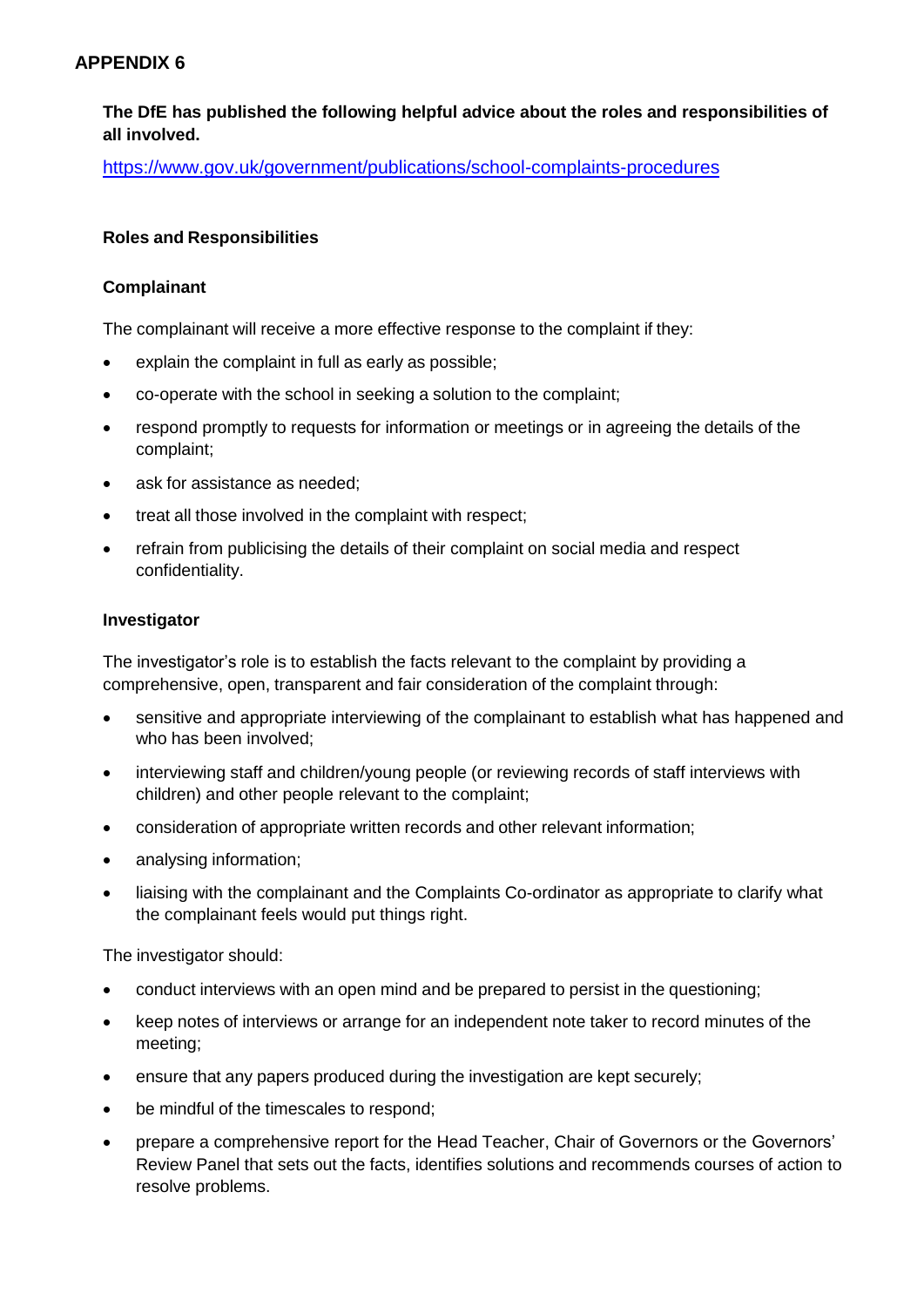The Head Teacher, Chair of Governors or Governors' Review Panel will then determine whether to uphold or dismiss the complaint and communicate that decision to the complainant, providing the appropriate escalation details.

#### **Complaints Co-ordinator (this could be the Head Teacher / Clerk to the Governors / a designated governor or other staff member providing administrative support)**

The Complaints Co-ordinator should:

- ensure that the complainant is fully updated at each stage of the procedure;
- liaise with staff members, Head Teacher, Chair of Governors, Clerk and LAs (if appropriate) to ensure the smooth running of the Complaints Procedure;
- be aware of issues regarding:
	- $\circ$  sharing third party information;
	- $\circ$  additional support which may be needed by complainants when making a complaint including interpretation support, or where the complainant is a child or young person;
- keep careful records.

#### **Clerk to the Governing Body**

The Clerk is the contact point for the complainant and the Governors' Review Panel and should:

- ensure that all people involved in the Complaints Procedure are aware of their legal rights and duties, including any under legislation relating to school complaints, education law, the Equality Act 2010, the Freedom of Information Act 2000, the Data Protection Act (DPA) 2018 and the General Data Protection Regulations (GDPR);
- set the date, time and venue of the meetings, ensuring that the dates are convenient to all parties attending and that the venues and proceedings are accessible;
- collate any written material relevant to the complaint (for example; Part 1 paperwork, school and complainant submissions) and send this paperwork to the parties in advance of meetings within an agreed timescale;
- make a written record of the proceedings;
- circulate the minutes of the meetings;
- notify all parties involved of the Governors' Review Panel decision.

#### **Governors' Review Panel Chair**

The Governors' Review Panel chair, who is nominated in advance of the review panel meeting, should ensure that:

- both the complainant and the Chair of Governors are asked (via the Clerk) to provide any additional information relating to the complaint review by a specified date in advance of the meeting;
- if the complainant is attending the panel meeting, that it is conducted in an informal manner, is not adversarial, and that, everyone is treated with respect and courtesy;
- complainants, who may not be used to speaking at such a meeting, are put at ease;
- the remit of the review panel is explained to the complainant;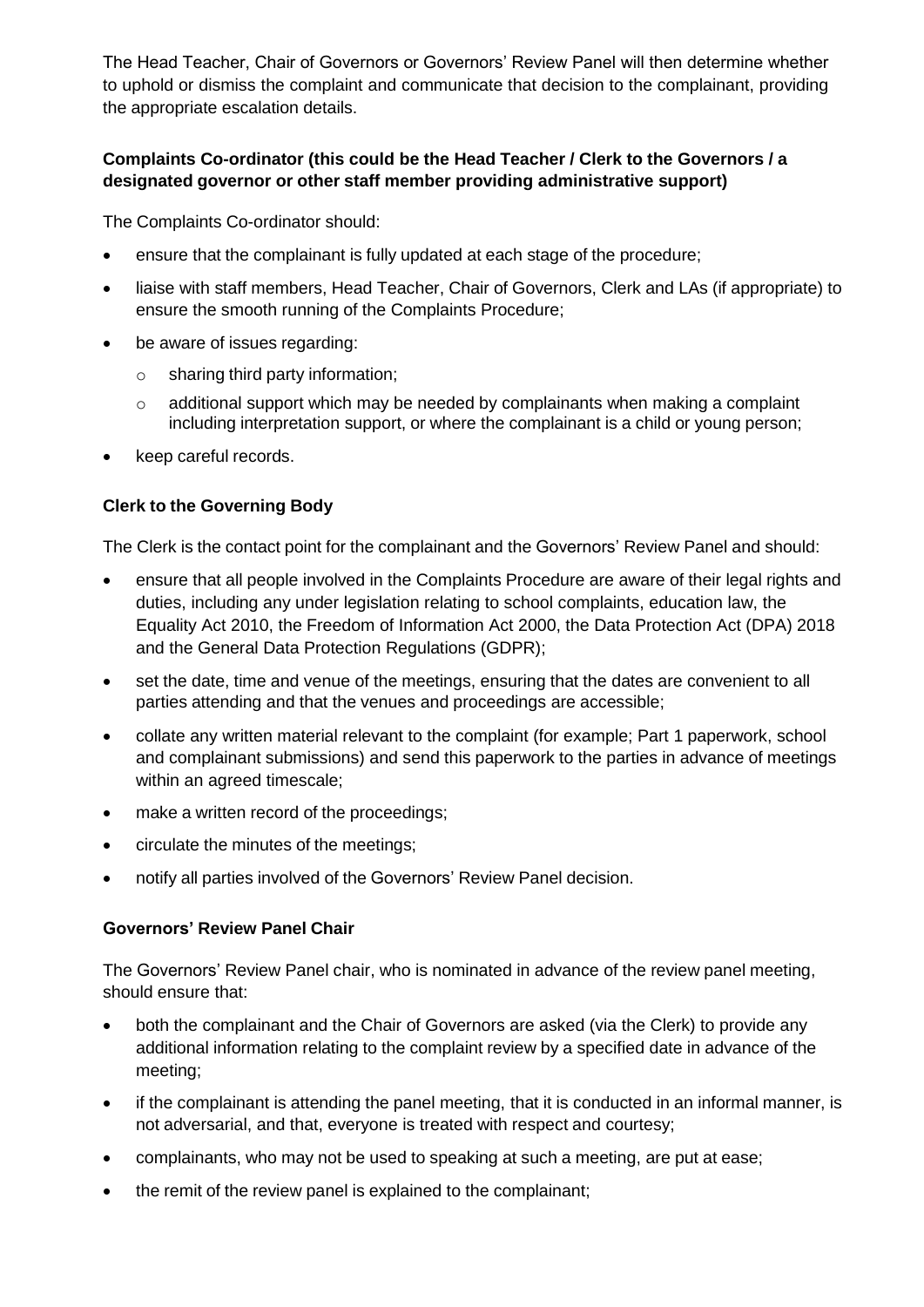- written material is seen by everyone in attendance, provided it does not breach confidentiality or any individual's rights to privacy under the DPA 2018 or GDPR;
- both the complainant and the school are given the opportunity to make their case and seek clarity, either through written submissions ahead of the meeting or verbally in the meeting itself;
- the issues are addressed;
- key findings of fact are made;
- the Governors' Review Panel is open-minded and acts independently;
- no member of the Governors' Review Panel has an external interest in the outcome of the proceedings or any involvement in an earlier stage of the procedure;
- minutes of the meeting are taken;
- the Chair liaises with the Clerk (and Complaints Co-ordinator, if the school has one).

#### **Governors' Review Panel Members**

Governors' Review Panel members should be aware that:

- the panel meeting must be independent and impartial, and should be seen to be so;
- there must be at least one panel member who is independent of the management and running of the school;
- no governor may sit on the panel if they have had a prior involvement in the complaint or in the circumstances surrounding it;
- the aim of the panel meeting should be to resolve the complaint and achieve reconciliation between the school and the complainant;
- many complainants will feel nervous and inhibited in a formal setting;
- parents/carers often feel emotional when discussing an issue that affects their child;
- extra care needs to be taken when the complainant is a child/young person and they are present during all or part of the meeting;
- careful consideration of the atmosphere and proceedings should ensure that the child/young person does not feel intimidated;
- the review panel should respect the views of the child/young person and give them equal consideration to those of adults;
- if the child/young person is the complainant, the panel should ask in advance if any support is needed to help them present their complaint;
- where the child/young person's parent is the complainant, the panel should give the parent the opportunity to say which parts of the meeting, if any, the child/young person needs to attend; however, the parent should be advised that agreement might not always be possible if the parent wishes the child/young person to attend a part of the meeting that the panel considers is not in the child/young person's best interests;
- the welfare of the child/young person is paramount.

It is recognised that the complainant might not be satisfied with the outcome if the meeting does not find in their favour. It may only be possible to establish the facts and make recommendations.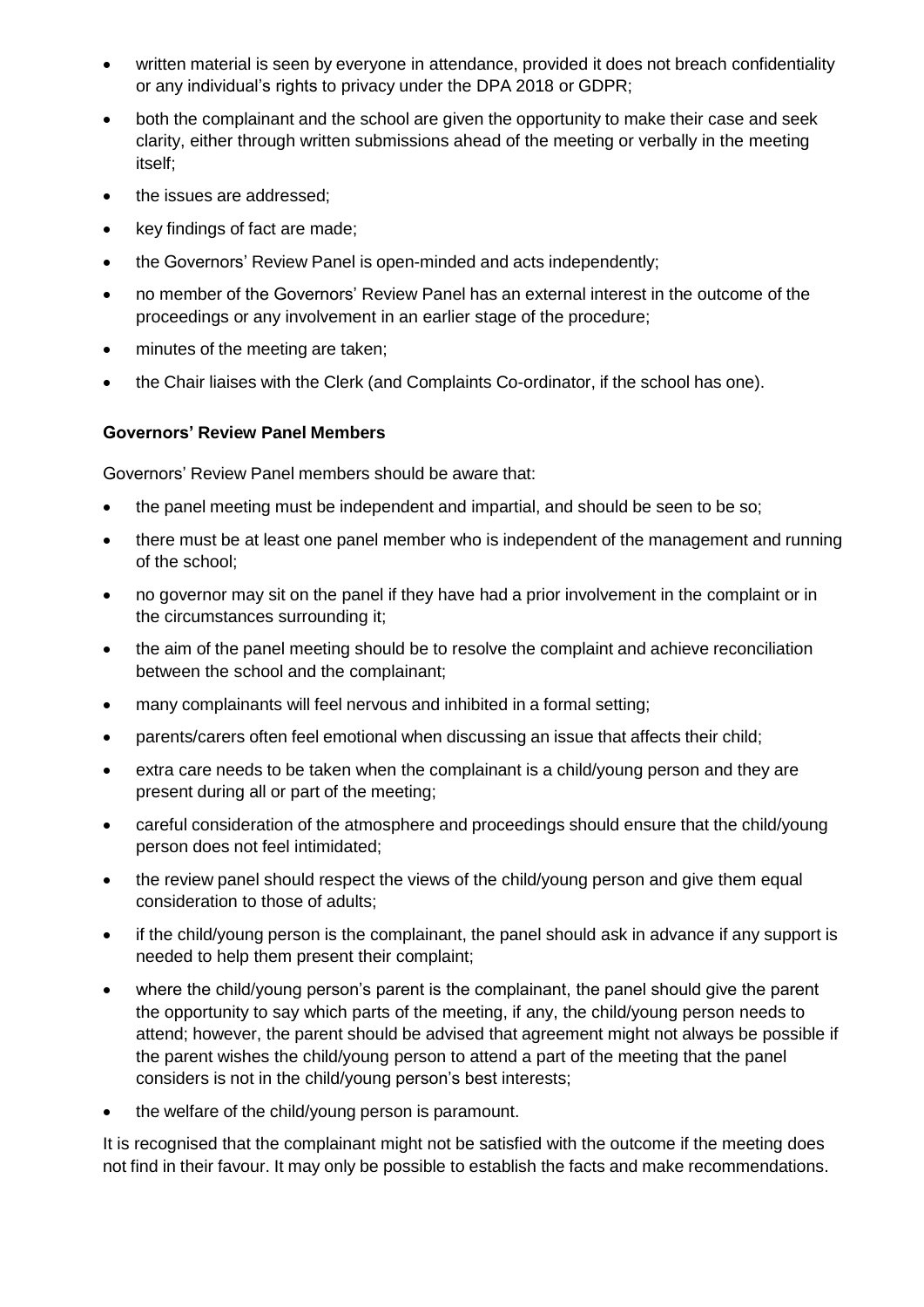

## **William Westley CE (C) Primary School Complaint Form**

## **Section A – Your Details**

| Title - Mr/Mrs/Ms/Other                    |  |
|--------------------------------------------|--|
| Surname                                    |  |
| Forename                                   |  |
| Home Tel No.                               |  |
| Mobile Tel No.                             |  |
| <b>Email Address</b>                       |  |
| <b>Address and Postcode</b>                |  |
| How would you prefer us<br>to contact you? |  |

## **Section B**

Please give details of your complaint, including whether you have spoken to anybody at the school about it

Please use a continuation sheet if needed.

What would constitute a satisfactory resolution of your complaint?